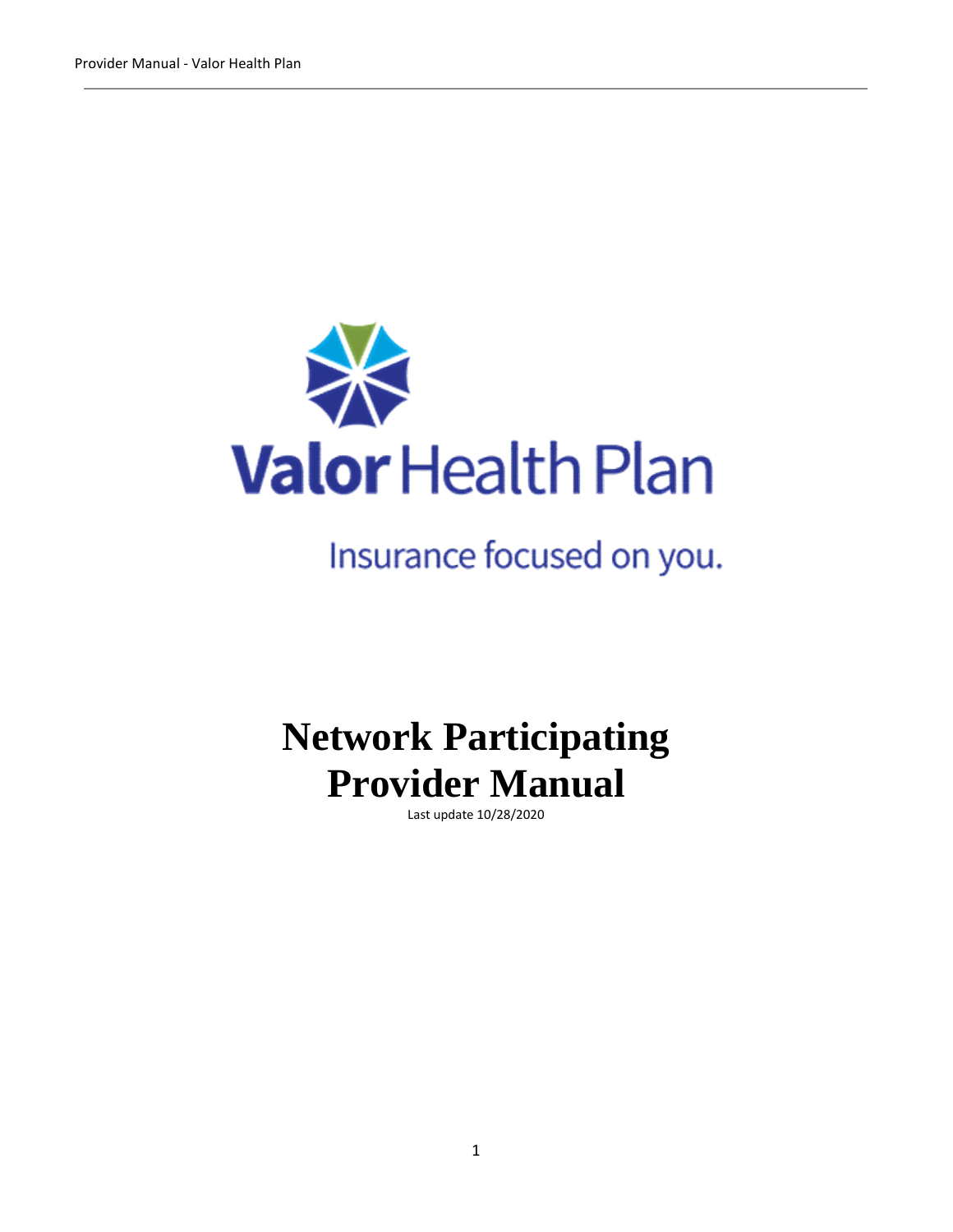## **Table of Contents**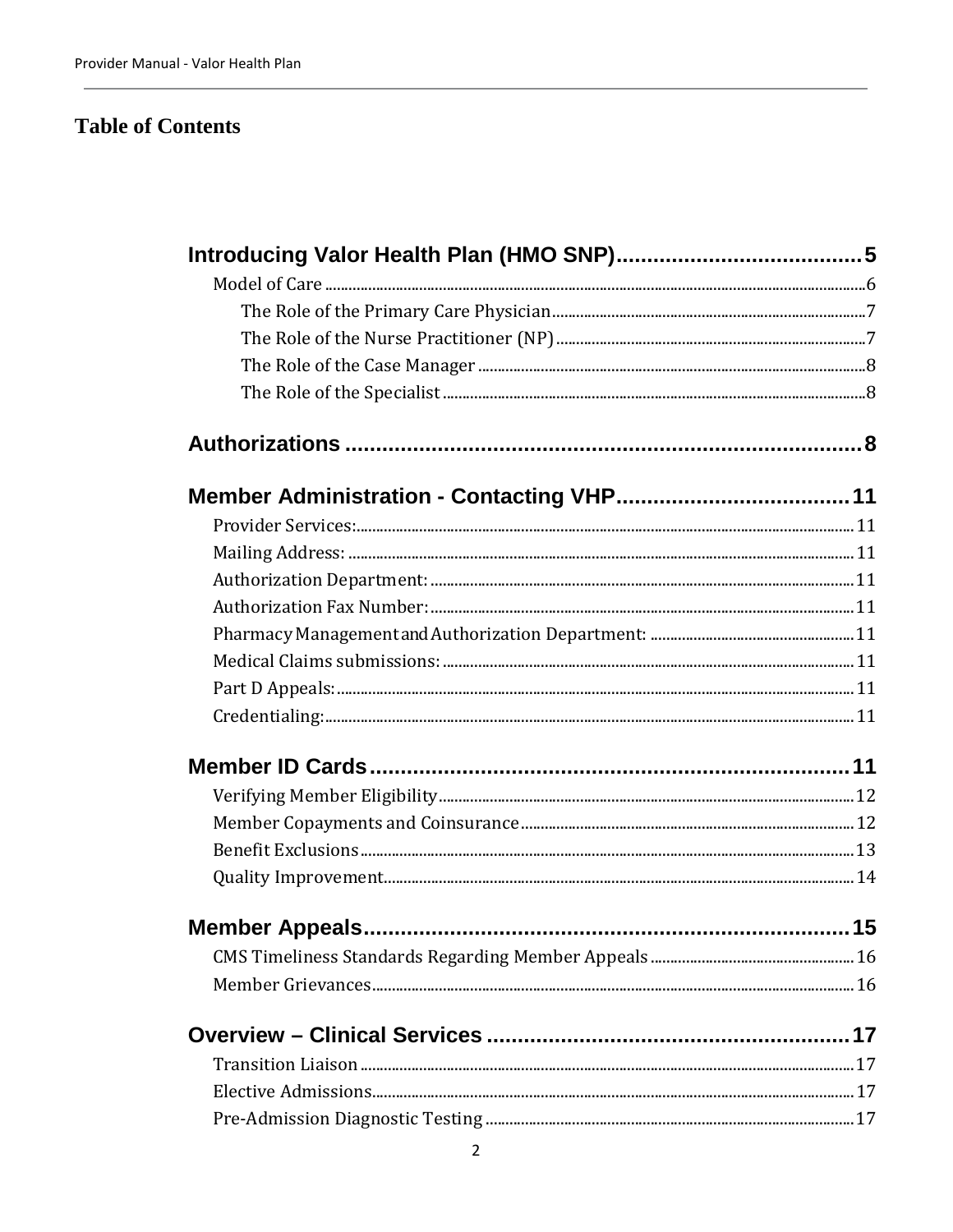| Claims and Reimbursements - Billing Guidelines |                 |
|------------------------------------------------|-----------------|
| $E: \mathbb{R}^n \to \mathbb{R}^n$             | $\overline{21}$ |

| 29 |
|----|
|    |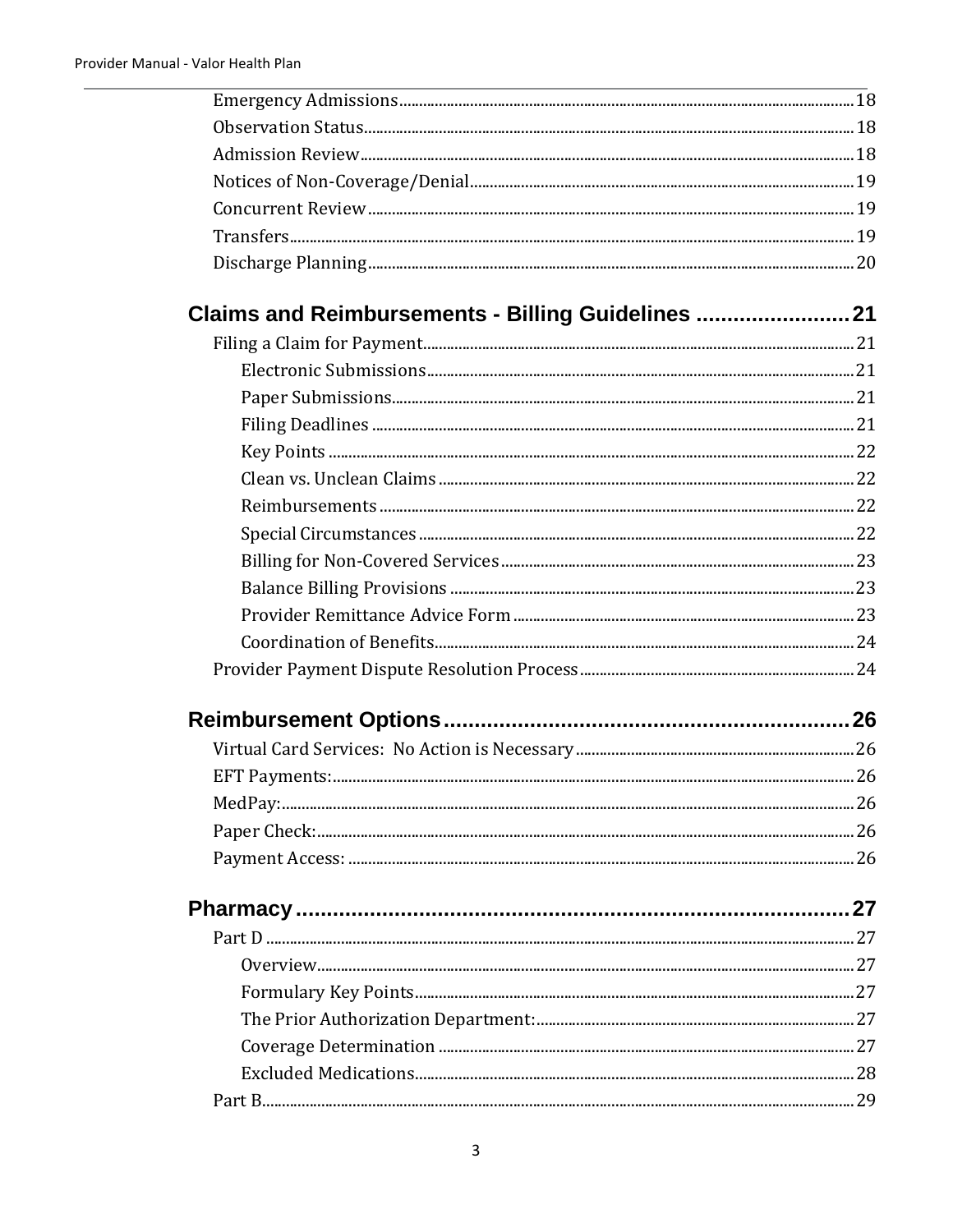| Part B vs. D Coverage Determination for Prescription Medications Dispensed by |  |
|-------------------------------------------------------------------------------|--|
|                                                                               |  |
| Physician Rights, Responsibilities and Roles37                                |  |
|                                                                               |  |
|                                                                               |  |
|                                                                               |  |
| Medicare Advantage and Part D Fraud, Waste and Abuse39                        |  |
|                                                                               |  |
|                                                                               |  |
|                                                                               |  |
|                                                                               |  |
|                                                                               |  |
|                                                                               |  |
|                                                                               |  |
| <b>Medicare Improvements for Patients and Providers Act (MIPPA) 41</b>        |  |
|                                                                               |  |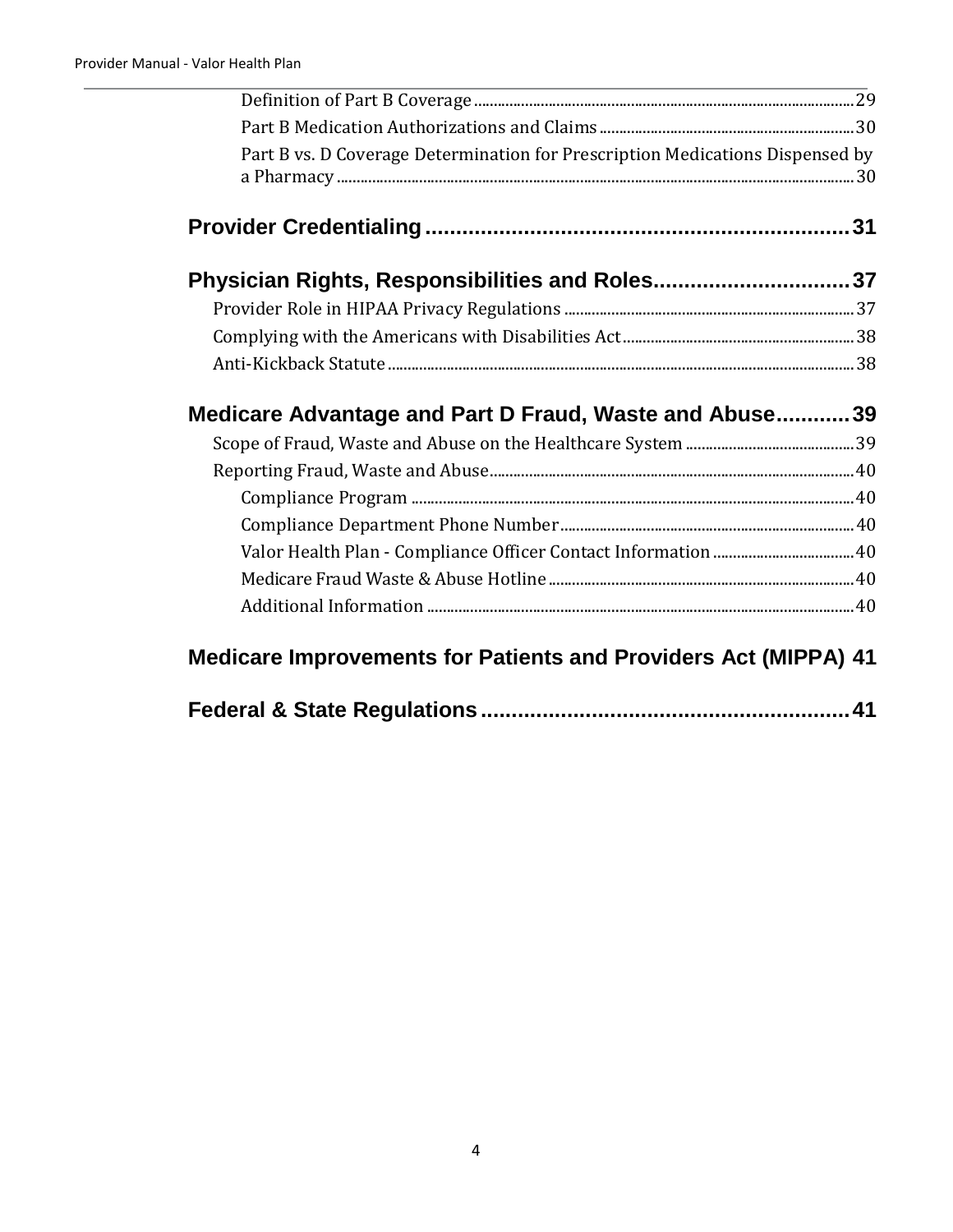## <span id="page-4-0"></span>**Introducing Valor Health Plan (HMO SNP)**

Welcome to the Valor Health Plan (VHP) Institutional Special Needs Plan (HMO SNP). We are pleased to have you as a participating provider. VHP is an Ohio-based Health Maintenance Organization (HMO) dedicated to Medicare Advantage product offerings. VHP serves individuals with Medicare and living in a residential healthcare facility.

A Special Needs Plan (SNP) is a Medicare Advantage (MA) coordinated care plan that exclusively enrolls a disproportionate percentage of special needs individuals as set forth in  $\S 422.4(a)(1)$  (iv) of the MA regulations and that, beginning January 1, 2006, provides Part D benefits under 42 CFR Part 423. A SNP is also an MA plan that has been approved by the Centers for Medicare & Medicaid Services (CMS) as meeting the MA SNP requirements, as determined on a plan-by-plan basis using criteria that includes the appropriateness of the target population, the existence of clinical programs or special expertise to serve the target population, and whether the proposal discriminates against sicker Members of the target population.

Members must reside in the approved service area in order to enroll in the plan. The Ohio service area includes the following counties:

| <b>Valor Health Plan CMS Approved Counties</b> |         |              |
|------------------------------------------------|---------|--------------|
| Ashland                                        | Hocking | Morrow       |
| Carroll                                        | Holmes  | Noble        |
| Coshocton                                      | Huron   | Perry        |
| Crawford                                       | Knox    | Portage      |
| Cuyahoga                                       | Lake    | <b>Stark</b> |
| Erie                                           | Licking | Summit       |
| Fairfield                                      | Lorain  | Tuscarawas   |
| Geauga                                         | Medina  | Vinton       |
| Guernsey                                       | Monroe  | Washington   |
| Harrison                                       | Morgan  | Wayne        |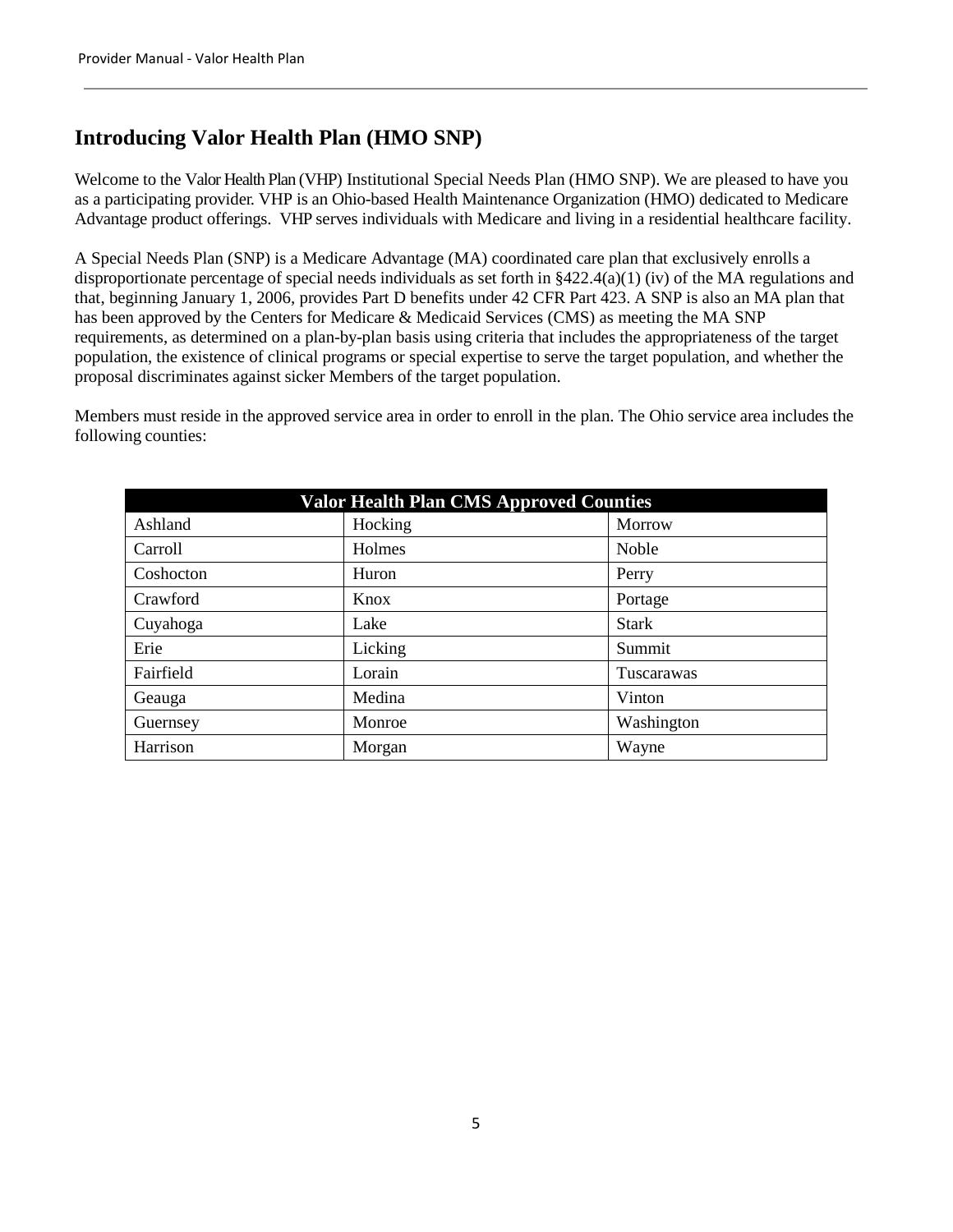## <span id="page-5-0"></span>**Model of Care**

Our model of care ensures early diagnosis and intervention by the Nurse Practitioner (NP) and/or Primary Care Physician (PCP), to encourage improved communication between providers and Members (and family, if desired), and the delivery of the appropriate services. Care coordination is central to our model of care. This approach is centered in the belief that an individualized, closely monitored and highly coordinated level of care can reduce fragmentation and enhance well-being.

As a result, VHP's model of care is grounded in the following core principles:

- Nurse Practitioners (NPs) will orchestrate and provide care for those members residing in a network residential care facility, with an emphasis on a Member's psychosocial well-being and maintaining an optimal level of wellness.
- Case Managers will orchestrate care for those members residing in the community through telephonic contact and face-to-face intervention of the NP when necessary.
- Clinicians will monitor the complete picture of a Member's physical, social and psychological needs.
- Plan providers will have experience or additional education in geriatric medicine, with a specific interest in caring for the frail, elderly and disabled.
- The model will minimize Member transfers of care and provide a greater amount of care within the nursing home or other least restrictive setting by bringing providers to the Member, when possible.
- Clinicians will place a strong focus on prevention, working with nursing home staff and clinicians to help ensure regular assessments and early detection.
- Care teams advocate for patients and assist with maximizing the benefits available to them.
- Families will be encouraged to be more involved in a Member's care, with stronger and more consistent communication among the family, their care team, and nursing home staff.

Each Member has a Primary Care Physician and facility-based members are also assigned a NP who works with the Primary Care Physicians, nursing facilities staff, and families to provide intensive primary and preventive services to Members who have long-term or advanced illness or have disabilities.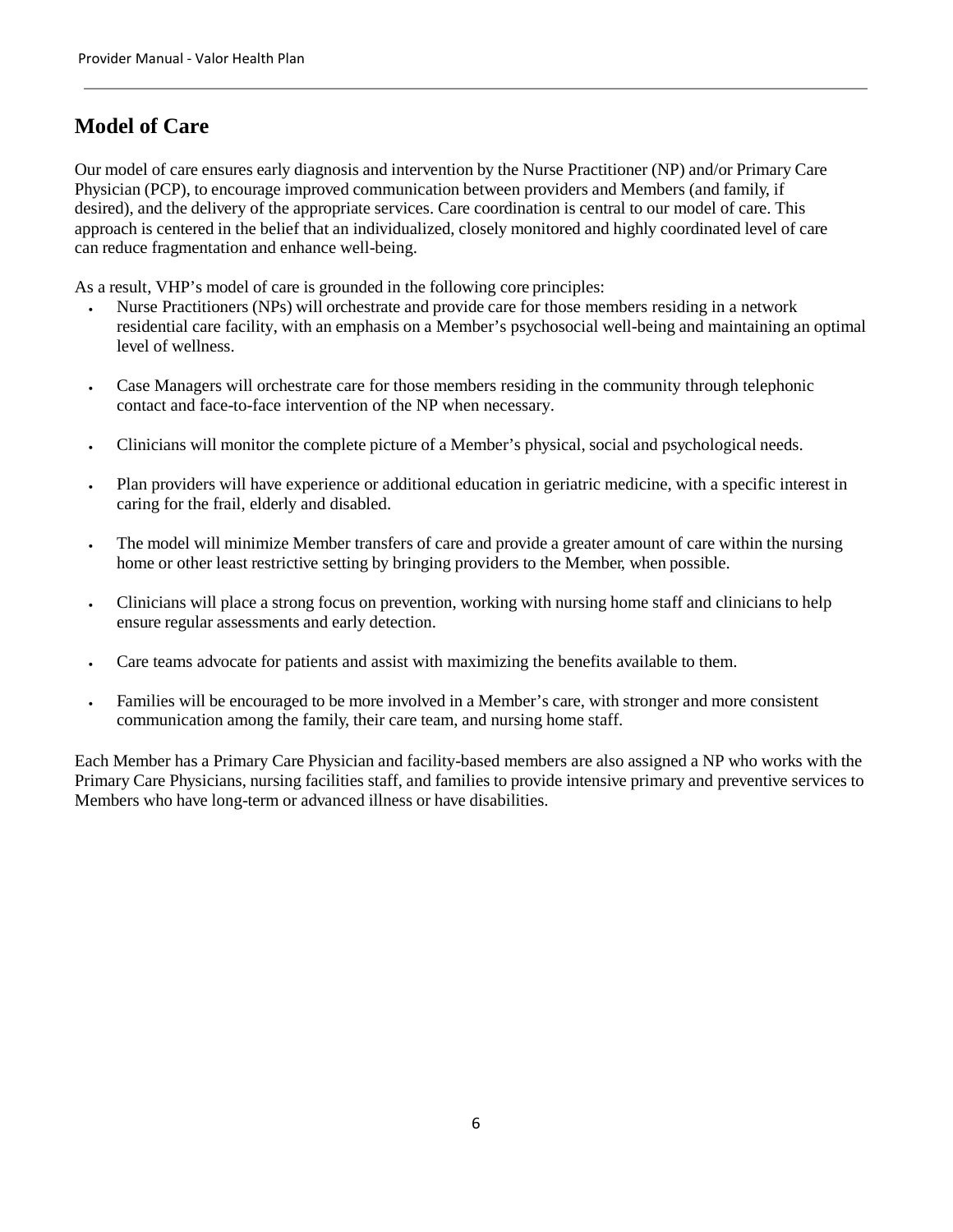#### <span id="page-6-0"></span>**The Role of the Primary Care Physician**

The following specialties are considered Primary Care Physicians, or PCPs:

- Family practice
- General practice
- **Geriatrics**
- Internal medicine

All VHP Members must select a PCP. If the Member has not selected a PCP, one will be assigned based on the Member's geographic area.

The scope of services to be provided by the PCP may include, but is not limited to, the following:

- Diagnostic testing and treatment
- Injections and injectable substances
- Office or nursing facility visits for illness, injury and prevention

The PCP has the primary responsibility for coordinating the Member's overall healthcare among the Member's various healthcare providers. The PCP works closely with the plan NP, to reduce fragmented, redundant or unnecessary services and provide the most cost-effective care. VHP monitors referrals to promote the use of network providers, analyze referral patterns and assess medical necessity.

PCPs, as well as all other providers, are expected to:

- Maintain high quality of care
- Provide the appropriate level of care
- Use healthcare resources efficiently

#### <span id="page-6-1"></span>**The Role of the Nurse Practitioner (NP)**

Our model of care introduces the concept of the NP as a trusted partner in the integrated care team. Together with physicians, administrators, Members, and families, the NPs treat the "whole person," rather than addressing the patient's disease or illness only.

The NP visits the nursing home setting on a regular basis, working with the nursing home staff, interdisciplinary team and physicians to closely monitor changes in health, focus on early diagnosis and intervention, and coordinate communication between all relevant practitioners and family members.

The NPs assess and help develop and manage personalized care plans for VHP Members. The NPs work closely with the nursing facility interdisciplinary staff and PCPs, the Member and his/ her family to ensure a responsive plan of care for the Member. Based on an initial Personal Health Assessment, which is done upon enrollment and at least annually unless triggered by a change in health status or condition, or admission to the hospital, the NP develops a plan of care and assures that the care plan is implemented and the Member's needs are met.

The NPs review the Health Risk Assessment that is performed by the Case Manager, oversee diagnostic services and treatments to ensure medical and mental health parity, ensure access to comprehensive benefits as needed, and provide education on the health risks and care to the Member and his/her family. They coordinate multiple services; help facilitate better communication between physicians, institutions, patients and their families; and help ensure effective integration of treatments.

The NPs are available 24 hours per day, 7 days per week and are on-site for providers and Members, Monday - Friday at variable times due to patient needs during normal business hours. After-hours, weekend and holiday coverage is provided 24 hours per day, 7 days per week by a health plan staff member designated to be on-call.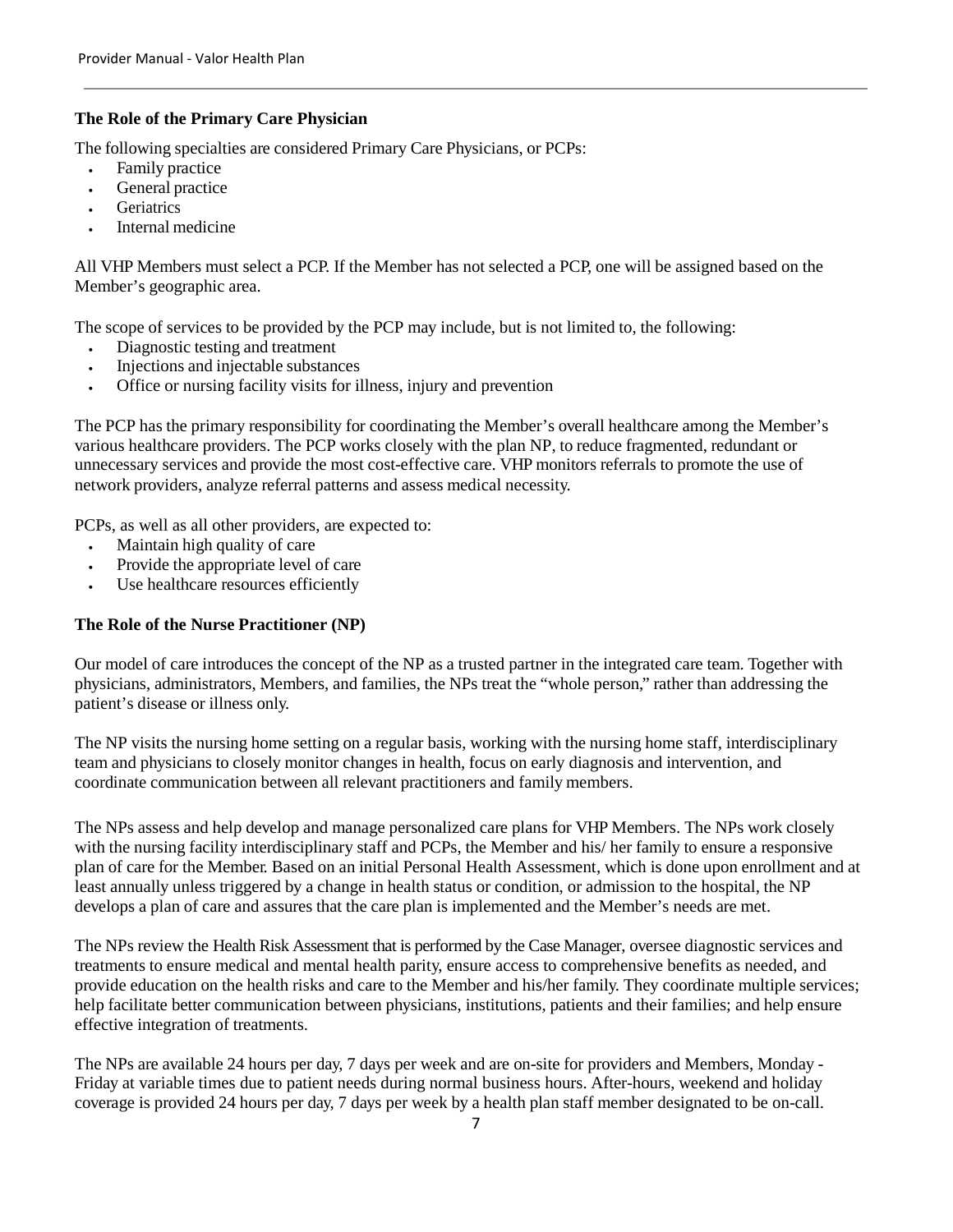#### <span id="page-7-0"></span>**The Role of the Case Manager**

Each Member is assigned to a Case Manager. Depending on the needs of the Member, the Case Manager may make contact, generally through phone calls, as frequently as weekly for the higher need members but at least monthly for the average member.

The case manager assures timely and appropriate delivery of services, providers' use of clinical practice guidelines developed by professional associations, seamless transitions, and timely follow-up to avoid lapses in services or care when there is transition across settings or providers, and conducts chart and/or pharmacy reviews.

The case manager completes, analyzes, and incorporates the results of the initial and annual Health Risk Assessment into the care plan and collaborates to develop and annually update an individualized care plan for each Member. The interdisciplinary team also manages the medical, cognitive, psychosocial, and functional needs of beneficiaries through the initial and annual health assessments, and communicates to coordinate care plan with all key stakeholders, including the provider, Member, family and health plan, as needed.

#### <span id="page-7-1"></span>**The Role of the Specialist**

Members may see in-network specialists with an order, from the PCP or NP. There is no official referral/authorization process through Valor Health Plan that is needed for referrals. Female Members may see network gynecologists or their PCP for a well-woman examination without any prior authorization or referral.

To maximize their benefits and reduce out-of-pocket costs, Members are encouraged to see in-network specialists. If Members see a non-network provider, the service may not be covered. Please call with questions about network participating providers or visit [www.valorhealthplan.com.](http://www.valorhealthplan.com/)

### <span id="page-7-2"></span>**Authorizations**

VHP requires authorization for certain services and procedures. Providers should use the authorization request form provided by the plan or contact the Utilization Management team directly at 1-844-857-1601 from 9:00 am – 5:30 pm. Valor Health Plan's authorization from can be obtain on the Valor Health Plan website at https://www.valorhealthplan.com/documents/2018/09/authorization-request-form.pdf/

VHP Nurse Practitioner to participate in guiding and/or obtaining authorization for planned non-emergent services. Authorization code will be given to provider for covered services.

Medicare criteria, as well as a contracted healthcare guidelines service (i.e.: InterQual or McKesson) or other geriatric focused criteria, are used when reviewing authorization requests. The Medical Director makes all medical and out-of-network denial decisions and is available for consultation with network practitioners and the NP. The Medical Director may also contact network specialists to assist with the peer review.

Authorization requests may be faxed to 1-800-413-8347. VHP will review all requests and respond. If additional information is needed, VHP staff will contact the requesting provider in order to obtain such documentation.

Once the review is completed and the request is approved, approval is granted. The authorization is valid for 90 days.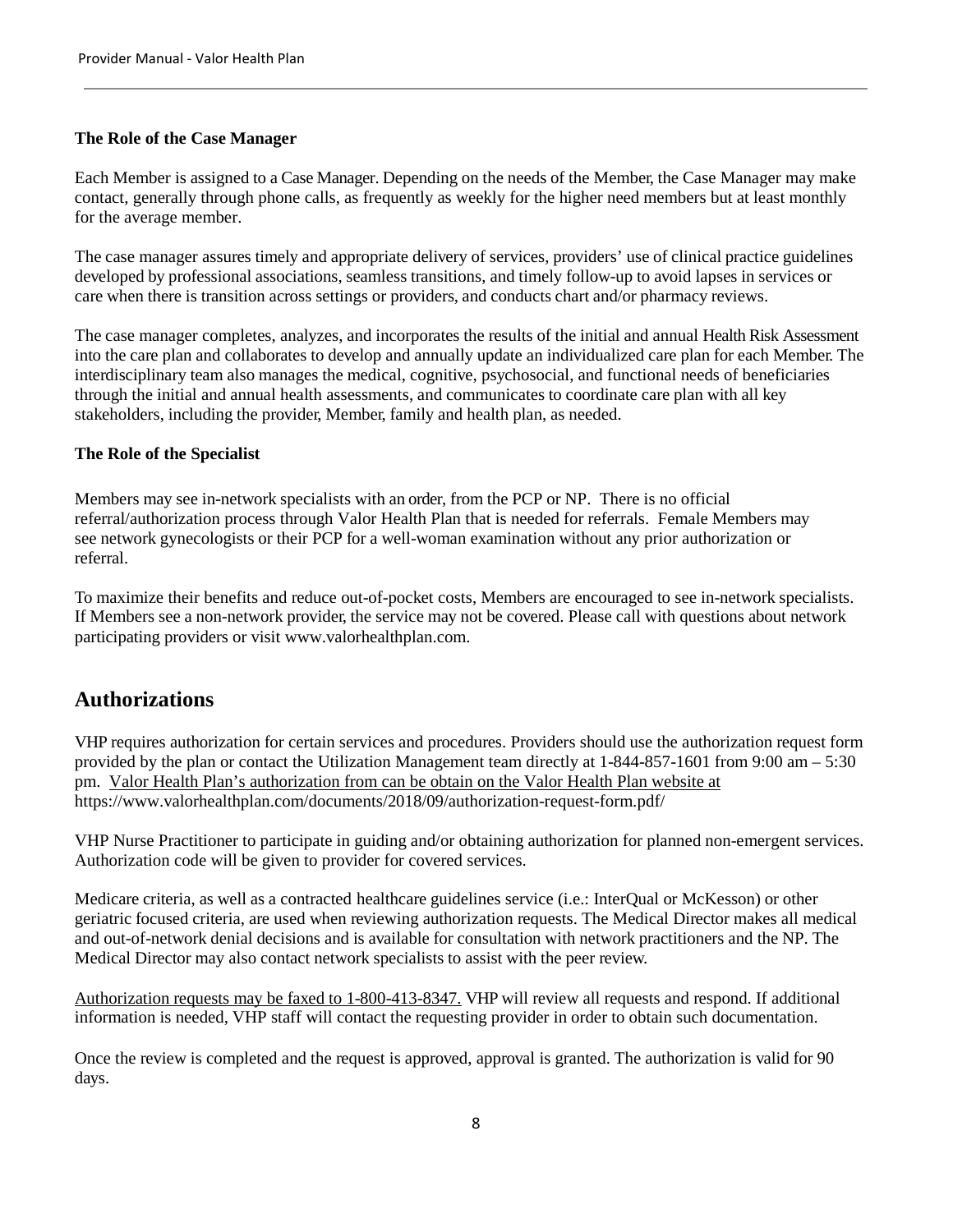The requested provider should use the VHP authorization number, indicated in the confirmation letter, in the authorization field of the CMS-1500 claim form https://www.cms.gov/Medicare/CMS-Forms/CMS-Forms/Downloads/CMS1500.pdf.

An initial notification of pending denial will be faxed to the requesting provider before the denial decision. The requesting provider may discuss the decision with a physician reviewer or request a copy of the criteria used to make the determination by calling Provider Services at 1-844-857-1601.

If a denial decision is made, the denial letter will contain all information necessary for an appeal to VHP. A copy of the denial letter and appeal information is also sent to the Member.

### **Preventive Screenings and Disease Management**

The NP visits each facility Member at least monthly. In addition, VHP requests that PCP's visit each member at least quarterly and perform an annual medical evaluation, addressing the Member's specific needs and conducting appropriate preventive screenings.

Preventive guidelines to be addressed include, but are not limited to:

- Screening for colorectal cancer
- Mammography (females)
- Influenza vaccine administration
- Pneumonia vaccine administration

Gaps in Member compliance require appropriate intervention to improve and meet recommended goals. Either VHP staff or the Member's PCP may provide this intervention.

The following charts list suggested guidelines for Providers to follow when ordering preventive tests and treatments for Members with chronic conditions.

### **Prevention Measurements Table**

| <b>GENERAL PREVENTIVE CARE:</b>                                       |                                 |  |
|-----------------------------------------------------------------------|---------------------------------|--|
|                                                                       |                                 |  |
| Pneumonia Vaccine                                                     | Once per lifetime $=$ >65 years |  |
|                                                                       |                                 |  |
| Influenza Vaccine                                                     | Once every 12 months            |  |
| <b>Breast Cancer Screening</b>                                        | Once every 12 months            |  |
| Body Mass Index (BMI)                                                 | Once every 12 months            |  |
| <b>Prostate Cancer Screening</b>                                      | Once every 12 months            |  |
| <b>Colorectal Cancer Screening:</b><br><b>Fecal Occult Blood Test</b> | Once every 12 months            |  |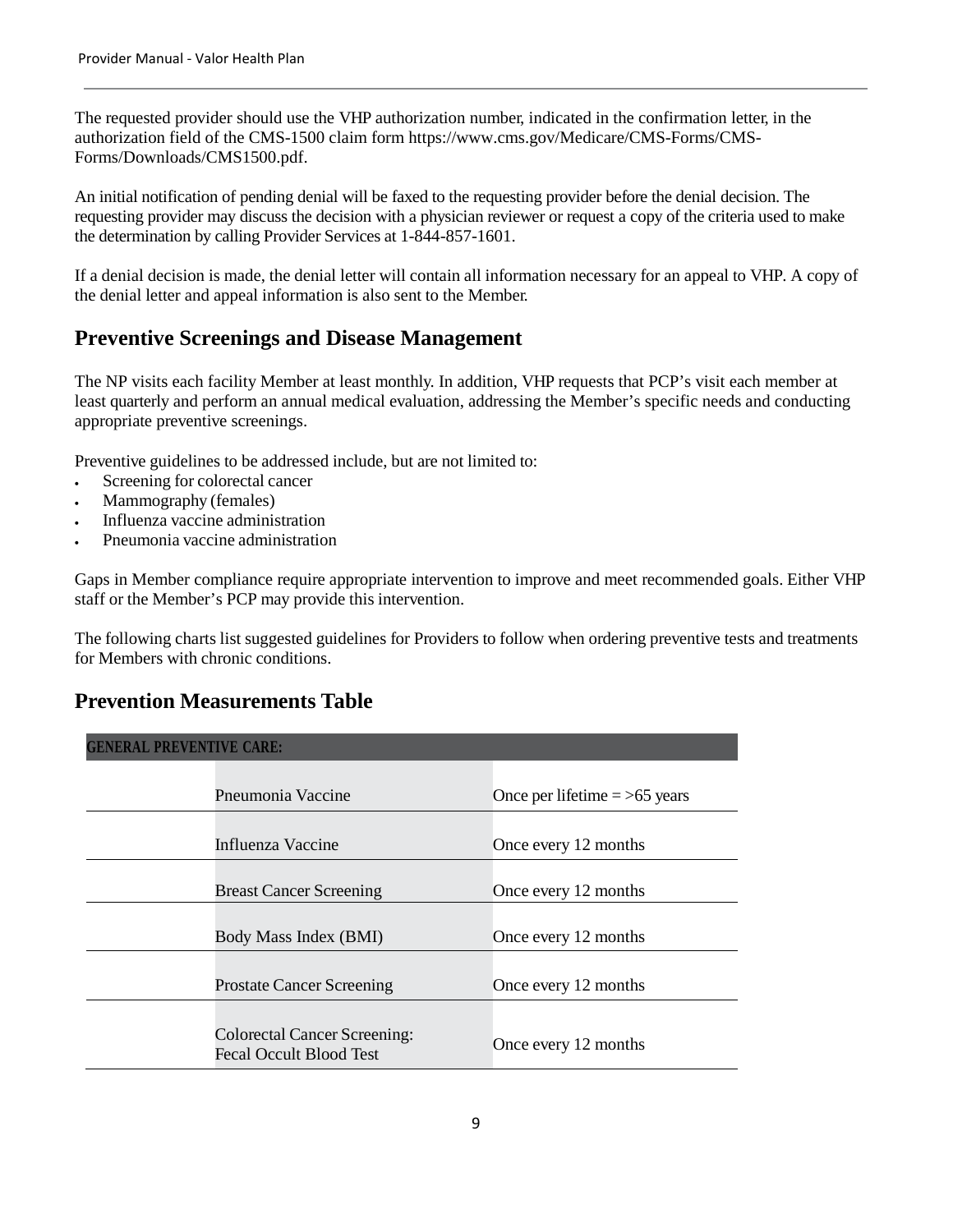#### **Chronic Conditions Measurements Table**

| <b>DIABETES/OBESITY:</b> |                                      |                      |
|--------------------------|--------------------------------------|----------------------|
|                          | Eye Exam                             | Once every 12 months |
|                          | HgbA1C                               | Once every 6 months  |
|                          | Microalbumin                         | Once every 12 months |
| CHF:                     |                                      |                      |
|                          | <b>Ejection Fraction measurement</b> | Once per lifetime    |
| CAD:                     |                                      |                      |
|                          | LDL levels                           | Once every 12 months |

## **Clinical Practice Guidelines**

Valor Health Plan adopts Clinical Practice Guidelines for the purpose of improving health care and reducing unnecessary variations in care.

The guidelines are evidence-based, sourced from recognized organizations, approved by the Valor Health Plan Quality Improvement Committee, disseminated to Valor Health Plan healthcare providers, reviewed annually, and updated as needed.

The Clinical Practice Guidelines in this document are considered essential to healthcare for the member population we serve.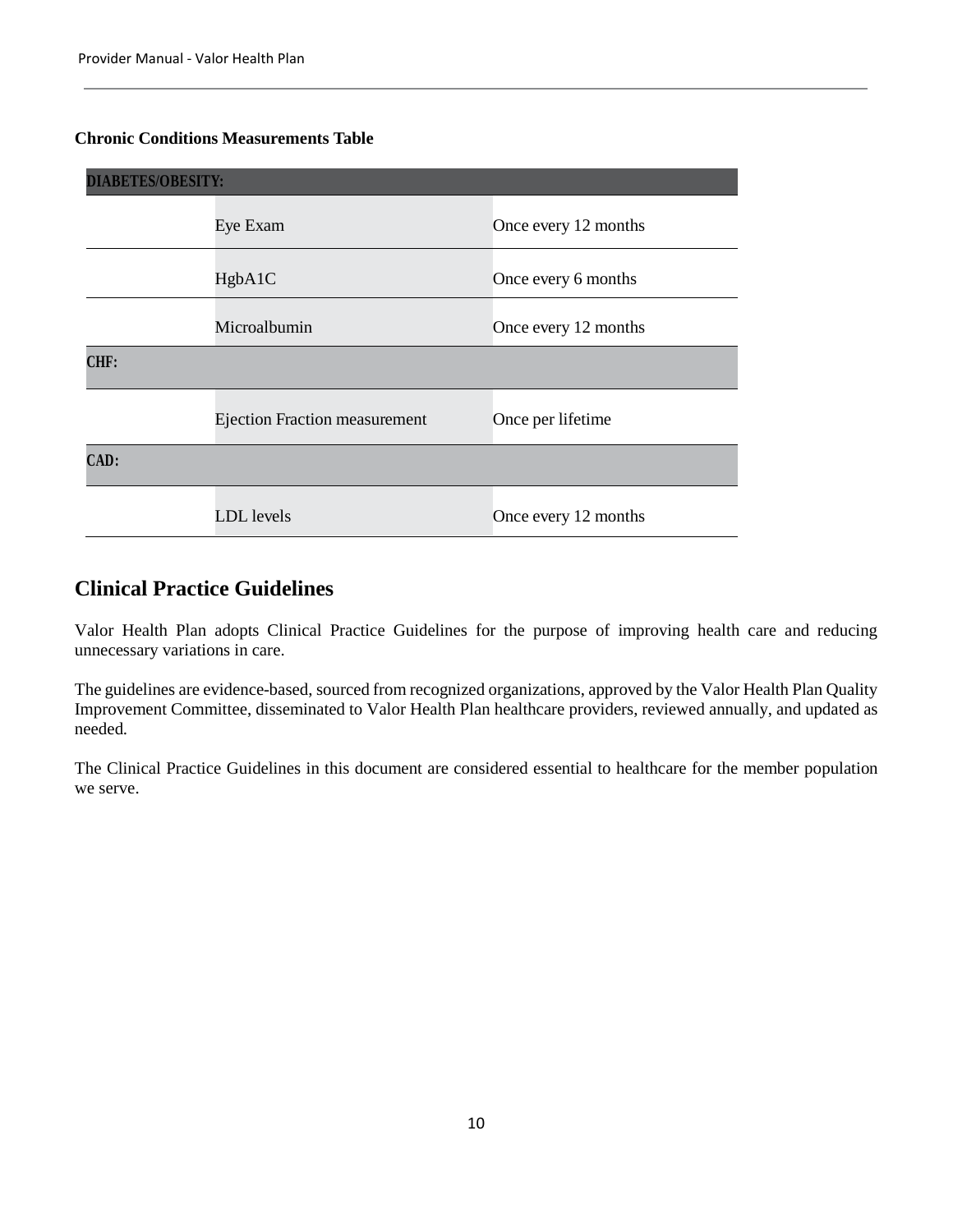## <span id="page-10-0"></span>**Member Administration - Contacting VHP**

#### **Website:**

[www.valorhealthplan.com](http://www.valorhealthplan.com/) 

### <span id="page-10-1"></span>**Provider Services:**

(TTY for hearing impaired: 711) 8:00 a.m. to 8:00 p.m. Eastern Time) E-mail:providerservices@valorhealthplan.com

### <span id="page-10-2"></span>**Mailing Address:**

Valor Health Plan Attn: Provider Services PO Box 527 North Canton, Ohio 44720

#### <span id="page-10-3"></span>**Authorization Department:**

1-844-857-1601

#### <span id="page-10-4"></span>**Authorization Fax Number:**

1-800-413-8347

#### <span id="page-10-5"></span>**Pharmacy Management and Authorization Department:**

1-833-459-4423

#### <span id="page-10-6"></span>**Medical Claims submissions:**

Access Health Services PO. Box 3398 Little Rock, AR 72202

### <span id="page-10-7"></span>**Part D Appeals:**

Elixir Pharmacy ATTN: Coverage Decisions 2181 E. Aurora Road, Suite 201 Twinsburg, OH, 44087

### <span id="page-10-8"></span>**Credentialing:**

Valor Health Plan Attn: Network Operations Director PO Box 527 North Canton, Ohio 44720

## <span id="page-10-9"></span>**Member ID Cards**

All VHP members are provided a Member ID Card and should be presented at the time of medical services. Refer to the VHP website at [www.valorhealthplan.com](http://www.valorhealthplan.com/) for information about specific benefits, Member cost-sharing and product logo.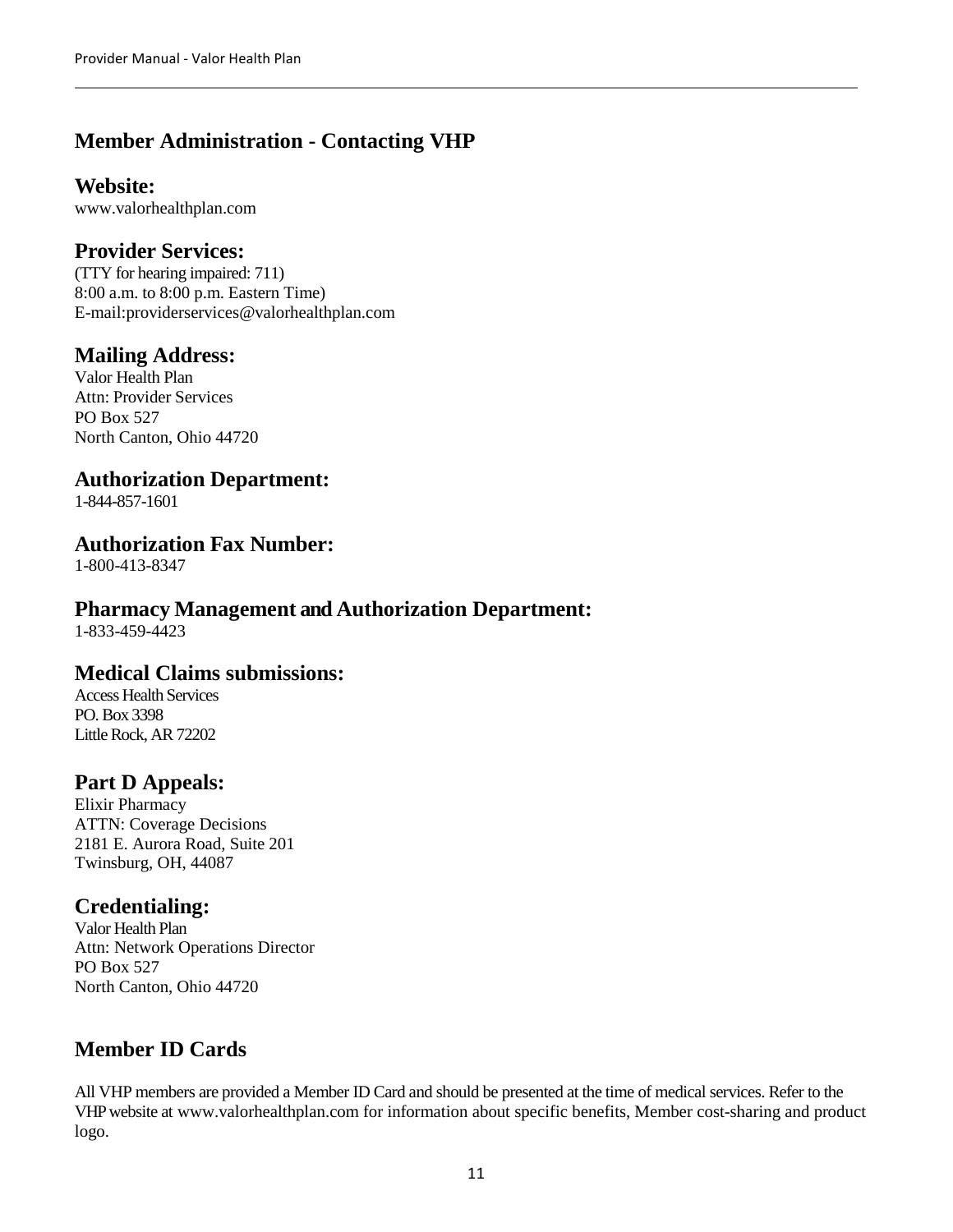

## **Selecting a Primary Care Physician**

All VHP Members must select a PCP from the list of participating primary care physicians in the VHP Provider directory. If a Member does not select a PCP, VHP will assign a PCP based on geographic access. A PCP is not permitted to refuse services to an eligible Member.

Members may change PCPs by contacting Member Services. The change becomes effective on the first day of the following month.

## <span id="page-11-0"></span>**Verifying Member Eligibility**

Possession of an ID card is not a guarantee of eligibility. Providers should photocopy the card and check it for any change of information, such as address and eligibility date.

Providers should verify Member eligibility before each office visit using the telephone number listed on the back of the Member's health plan ID card or by calling 1-800-485-3793.

### <span id="page-11-1"></span>**Member Copayments and Coinsurance**

VHP covers the same benefits as Original Medicare as well as some enhanced services.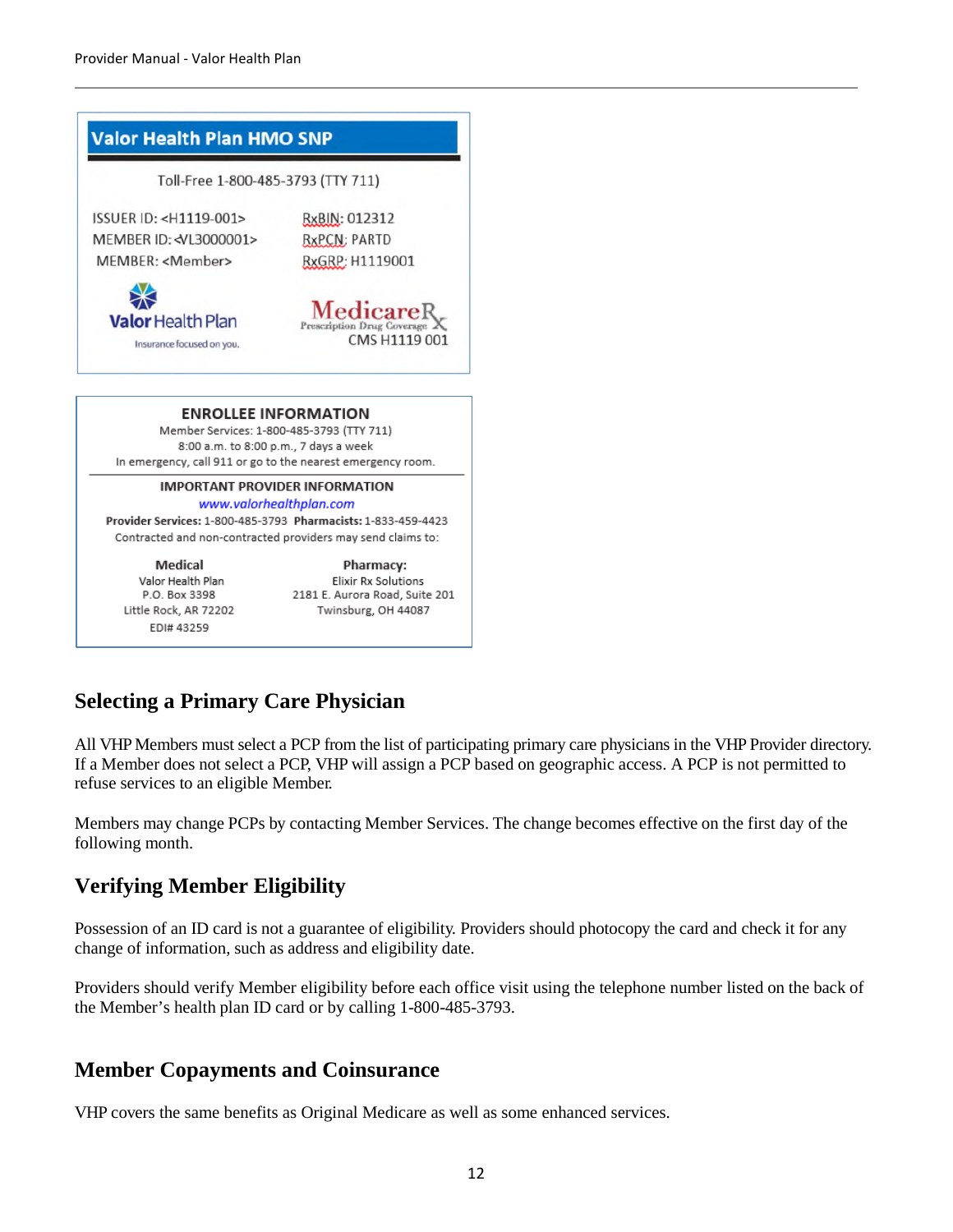For a list of benefits and their respective cost-sharing amounts, go to [www.valorhealthplan.com](http://www.valorhealthplan.com/) for the most recent Summary of Benefits and Evidence of Coverage.

As an Institutional Special Needs Plan, some members may be eligible for the cost sharing benefits provided by Ohio Medicaid. Generally, this will provide the member with no cost sharing for covered services provided by innetwork providers. Other members of the plan will have the same cost sharing expenses as with Original Medicare Part A and Part B with applicable deductibles, copayments, and co-insurance costs.

Providers are not allowed to charge co-payments, co-insurance, or deductible charges that are the responsibility of VHP or Ohio Medicaid.

## <span id="page-12-0"></span>**Benefit Exclusions**

The following list indicates some, but not all, of the services not covered by Medicare or VHP. Some of these services may be covered by the State Medicaid Program. VHP staff will help coordinate benefits and services.

| <b>SERVICE</b>                                                                                  | <b>NOTE</b>                                                                                                                                                                                                                                                                                                                                                           |
|-------------------------------------------------------------------------------------------------|-----------------------------------------------------------------------------------------------------------------------------------------------------------------------------------------------------------------------------------------------------------------------------------------------------------------------------------------------------------------------|
| Abortion                                                                                        |                                                                                                                                                                                                                                                                                                                                                                       |
| Acupuncture                                                                                     |                                                                                                                                                                                                                                                                                                                                                                       |
| Ambulance                                                                                       | Ambulance is covered only if transportation in any other vehicle would endanger the<br>Member's life. Air ambulance is paid only in emergency situations. If land ambulance<br>would not seriously endanger the Member's health, Medicare will reimburse land<br>ambulance rates only.                                                                                |
| Chiropractic services                                                                           | Exception: Manual manipulation of the spine to correct subluxation.                                                                                                                                                                                                                                                                                                   |
| Contraceptives                                                                                  |                                                                                                                                                                                                                                                                                                                                                                       |
| Cosmetic surgery                                                                                | Exception: Reconstructive surgery is a covered benefit, as it is primarily<br>intended to improve bodily function, relieve symptoms or improve<br>appearance altered by disease, trauma or previous<br>therapeutic processes (e.g., when breast reconstruction is performed following a<br>mastectomy), or exists because of congenital or developmental abnormality. |
| Custodial care or respite care                                                                  |                                                                                                                                                                                                                                                                                                                                                                       |
| Dental services                                                                                 | Exceptions include surgery of the jaw or related structures, setting fractures of the jaw<br>or facial bones, or services that would be covered when provided by a physician<br>except as specifically stated in the Member's EOC. Tooth extractions for other reasons<br>are not covered.                                                                            |
| Foot care, routine                                                                              |                                                                                                                                                                                                                                                                                                                                                                       |
| Durable medical equipment and medical<br>supplies that do not meet Medicare<br>coveragecriteria | Examples include shower chairs, safety tubs, stair lifts and blood pressure<br>monitors.                                                                                                                                                                                                                                                                              |
| Exercise programs                                                                               |                                                                                                                                                                                                                                                                                                                                                                       |
| Experimentalorinvestigative<br>procedures                                                       |                                                                                                                                                                                                                                                                                                                                                                       |
| Eye surgery for refractive defects                                                              | Exception: Veterans Affairs hospitals and military treatment facilities are<br>considered for payment according to current legislation.                                                                                                                                                                                                                               |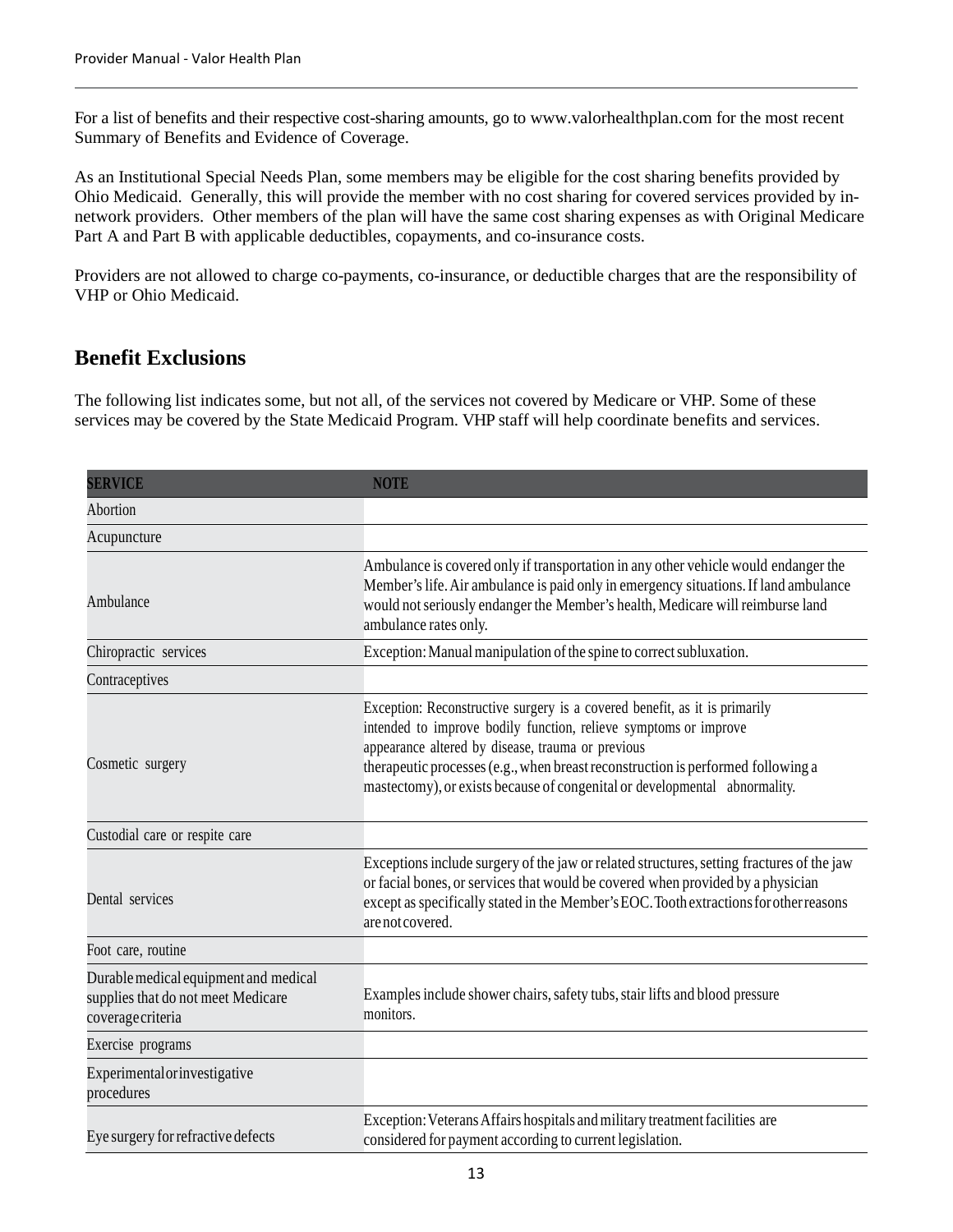| Government treatment                            | Same as above.                                                                                                                                                                                                                                  |
|-------------------------------------------------|-------------------------------------------------------------------------------------------------------------------------------------------------------------------------------------------------------------------------------------------------|
| Homemaker services                              |                                                                                                                                                                                                                                                 |
| Naturopath services                             |                                                                                                                                                                                                                                                 |
| Obesity treatment                               | Exception: This exclusion does not apply to surgical obesity treatment if treatment is<br>necessary to treat another life-threatening condition involving obesity or if providers<br>document that non-surgical obesity treatments have failed. |
| Orthodontia                                     |                                                                                                                                                                                                                                                 |
| Orthopedic shoes, unless part of a leg<br>brace |                                                                                                                                                                                                                                                 |
| Personal comfort items                          |                                                                                                                                                                                                                                                 |
| Private duty nursing                            | Exception: If VHP determines that such services are medically necessary before<br>service is rendered                                                                                                                                           |
| Sex transformation                              |                                                                                                                                                                                                                                                 |
| Work-related conditions                         |                                                                                                                                                                                                                                                 |

## <span id="page-13-0"></span>**Quality Improvement**

VHP's approach to quality improvement is built on a model that involves the entire organization and related operational processes. The Quality Improvement program incorporates information from all of VHP departments and encourages providers to participate in quality improvement initiatives.

The Quality Improvement model employs a cycle of continuous improvement and a "Plan-Do-Study-Act" (PDSA) methodology. Opportunities for improvement are identified through qualitative and quantitative reviews of member care and services.

Quality improvement is a shared responsibility between VHP and its contracted networks and other delegated entities. The Quality Improvement department oversees and assists with many of the activities that support continuous quality improvement, including:

- Reviewing processes to identify quality improvement needs
- Organizing work groups and committees, such as the Clinical Quality Improvement Committee
- Identifying best practices
- Developing and implementing improvement initiatives
- Collecting data to evaluate the results of the activities and initiatives

Member satisfaction and quality of care/quality of service issues evaluated and reviewed on a regular basis using the PDSA Methodology. The CMS Star program results and the Quality Reporting Metrics serve as ongoing indicators for the Quality Improvement Work Plan.

Participation in the collection, review, and submission of CMS Star quality rating system performance data is one means by which VHP evaluates the quality of Member Services, care and satisfaction.

In addition, VHP is a full participant in CMS-required activities, including but not limited to the Chronic Care Improvement Program (CCIP) that targets the improvement of care for Members with a chronic condition as outlined by CMS. Program development is underway to meet this standard and improve the care and health outcomes our Members.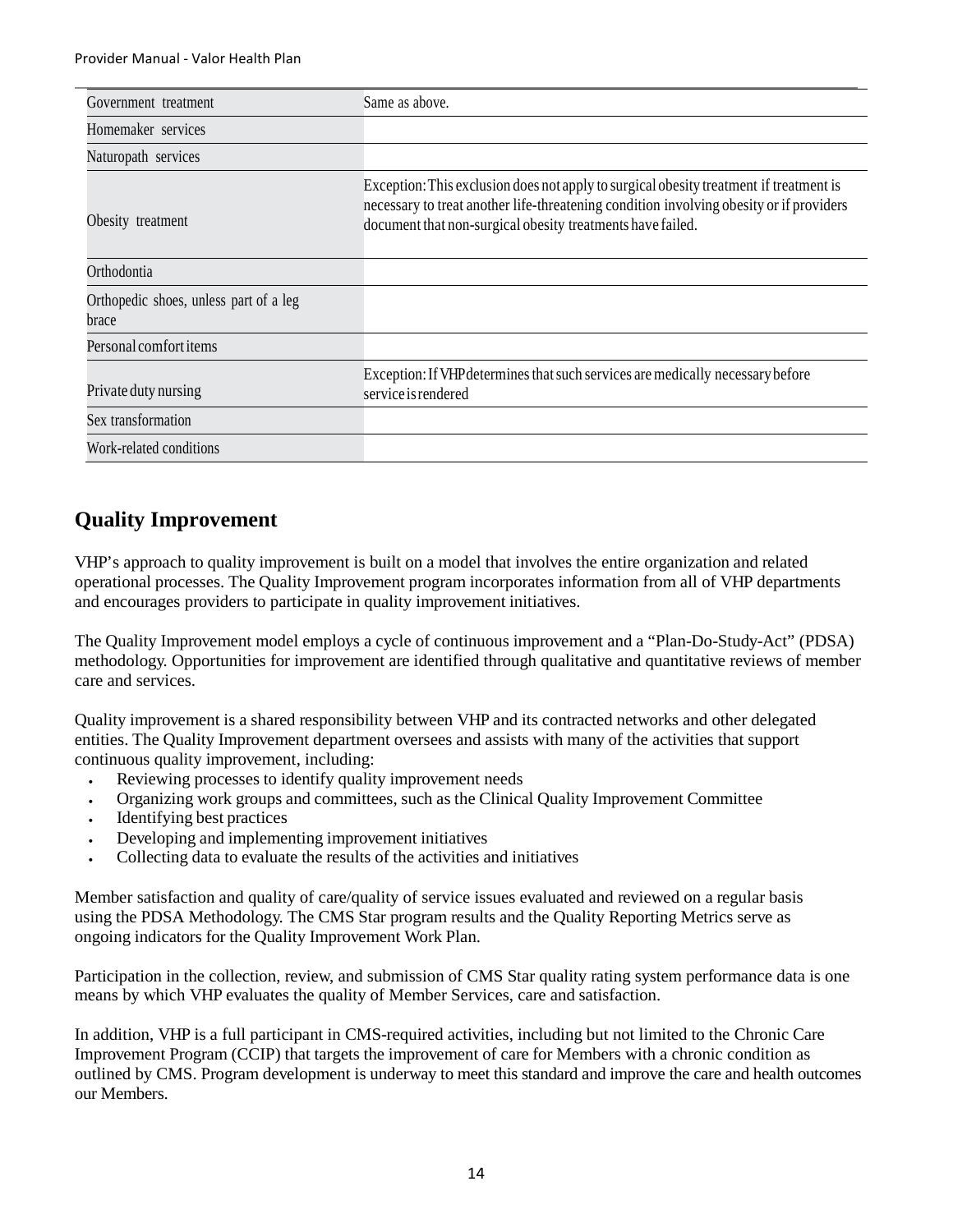## **Advance Directives**

All healthcare providers who participate in the Medicare Advantage program must offer Members written information about their right to make their own healthcare decisions, including the right to accept or refuse medical treatment and the right to execute advance directives.

An Advance Directive generally is a written statement that an individual has established – in advance of serious illness – regarding a medical decision. The Advance Directive must be in accordance with the Member's state regulatory guidelines in order for it to be considered valid. All adults have the right to create and initiate an Advance Directive.

The two most common forms of advance directives are a living will and a healthcare durable power of attorney.

*Living Will* – A living will takes effect while the individual is still living. It is a written document concerning the kind of medical care a person wants or does not want if he or she is physically or mentally unable to make a decision.

*Healthcare Durable Power of Attorney* – A healthcare durable power of attorney is a signed, witnessed written statement by an individual naming another person as an agent to make medical decisions if he or she is physically or mentally unable to do so. A healthcare durable power of attorney can include instructions about any treatment the individual desires to undergo or avoid.

Neither document becomes effective unless the individual is unable to make decisions (generally as certified by a treating physician). The individual can change or revoke either document at any time. Otherwise, it should remain effective throughout the person's life.

A Member who decides to execute a living will or a healthcare durable power of attorney is encouraged to notify their PCP, or treating provider, of its existence, provide a copy of the document to be included in personal medical records and discuss this decision with the PCP or treating provider. If a Member is under the care of a provider who is unable to honor the Member's Advance Directive, the Member may transfer to the care of a provider willing to do so.

## <span id="page-14-0"></span>**Member Appeals**

The Evidence of Coverage is provided to each member and states that every Member has the right to file an appeal. Members or their authorized representative must file an appeal within 60 calendar days of receiving notification of VHP's denial decision or provide "good cause" for the delay in filing.

Examples of good-cause reasons include the following:

- The Member did not personally receive the adverse organization determination notice or received it late
- The Member was seriously ill, which prevented a timely appeal
- There was a death or serious illness in the Member's immediate family
- An accident caused important records to be destroyed
- Documentation was difficult to locate within the time limits
- The Member had incorrect or incomplete information concerning the reconsideration process
- The Member lacked the capacity to understand the time frame for filing a request for reconsideration

A Member may appoint an authorized representative or request that the Member's physician, ancillary practitioner or hospital represent him/her in the appeal or grievance. To be appointed, both Member and the proposed representative (including attorneys) must sign, date, and complete the Appointment of a Representative (AOR) form (CMS1696 form) or an equivalent written notice. The AOR form is available on the CMS website at: https:/[/www.cms.gov/cmsforms/downloads/cms1696.pdf o](http://www.cms.gov/cmsforms/downloads/cms1696.pdf)r in the appendix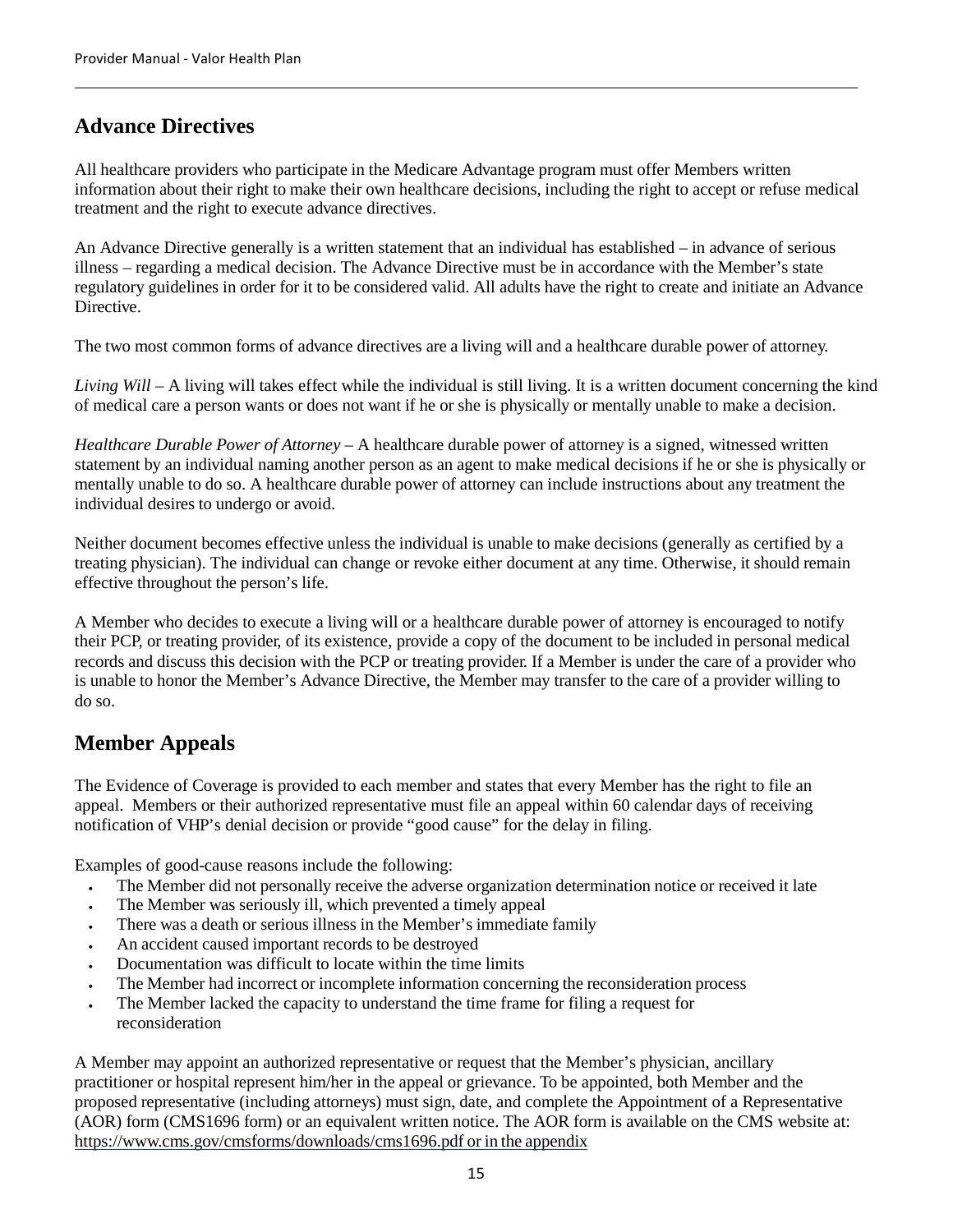**A Member's treating physician or non-physician provider may file an appeal on the Member's behalf without representation documentation.** However, Medicare regulations require that the physician notify the Member that the appeal is being filed.

VHP must provide an expedited determination if a Member or Member's physician indicates (the physician does not have to use the exact words) that applying the standard time frame could seriously jeopardize the life or health of the Member or the Member's ability to regain maximum function.

There must be potential Member liability (e.g., an actual claim for services already rendered as opposed to an advance organization determination) in order for a provider to appeal utilizing the Member appeal process.

Certain Member or provider appeals (pre-service and payment) may require that VHP obtain additional medical records from the treating provider to adequately perform a fair and independent review. A plan representative, generally an Appeals Specialist, will request medical records. The Appeals Medical Director may also request a peer-to-peer review to address treatment or patient-specific information to assist in the plan's appeal determination.

A provider has the right to an appeal when a **denial of a service rendered** occurs, or upon receipt of an initial claim or Revised Payment Determination **that results in a zero payment** to the provider.

Expedited appeals should be faxed to 1-866-820-0690. Standard appeals may be faxed to the same number or mailed to:

Valor Health Plan Attn: Appeals PO Box 527 North Canton, OH 44720

## <span id="page-15-0"></span>**CMS Timeliness Standards Regarding Member Appeals**

CMS regulations require that VHP respond to pre-service standard appeals within 30 calendar days and within 60 calendar days for post-service appeals. Therefore, providers must respond to requests for information from VHP within five calendar days so that VHP is able to obtain all appropriate and complete information to make a timely and fully-informed decision. The deadline for pre-service standard appeals may be extended by 14 calendar days if doing so is in the interest of the Member.

VHP must make a determination for expedited appeal requests within 72 hours of receipt. Providers must respond to VHP's requests for information regarding expedited pre-service appeals within 24 hours to ensure timely resolution. The deadline for pre-service expedited appeals may be extended by 14 calendar days if doing so is in the interest of the Member. (Post- service (payment) appeals cannot be processed as expedited.)

Expedited appeals should be faxed to 1-866-820-0690.

### <span id="page-15-1"></span>**Member Grievances**

If a Member is dissatisfied with the services provided, such as sales, enrollment or service processes, the Member has the right to file a grievance with the plan. VHP will review the grievance, take corrective action as appropriate and notify the Member. A grievance does not involve an appeal or coverage determination. Members may file a written or oral grievance at any time.

For more information about the appeals and grievances policies and procedures, please contact Provider Services at 1-800-485-3793.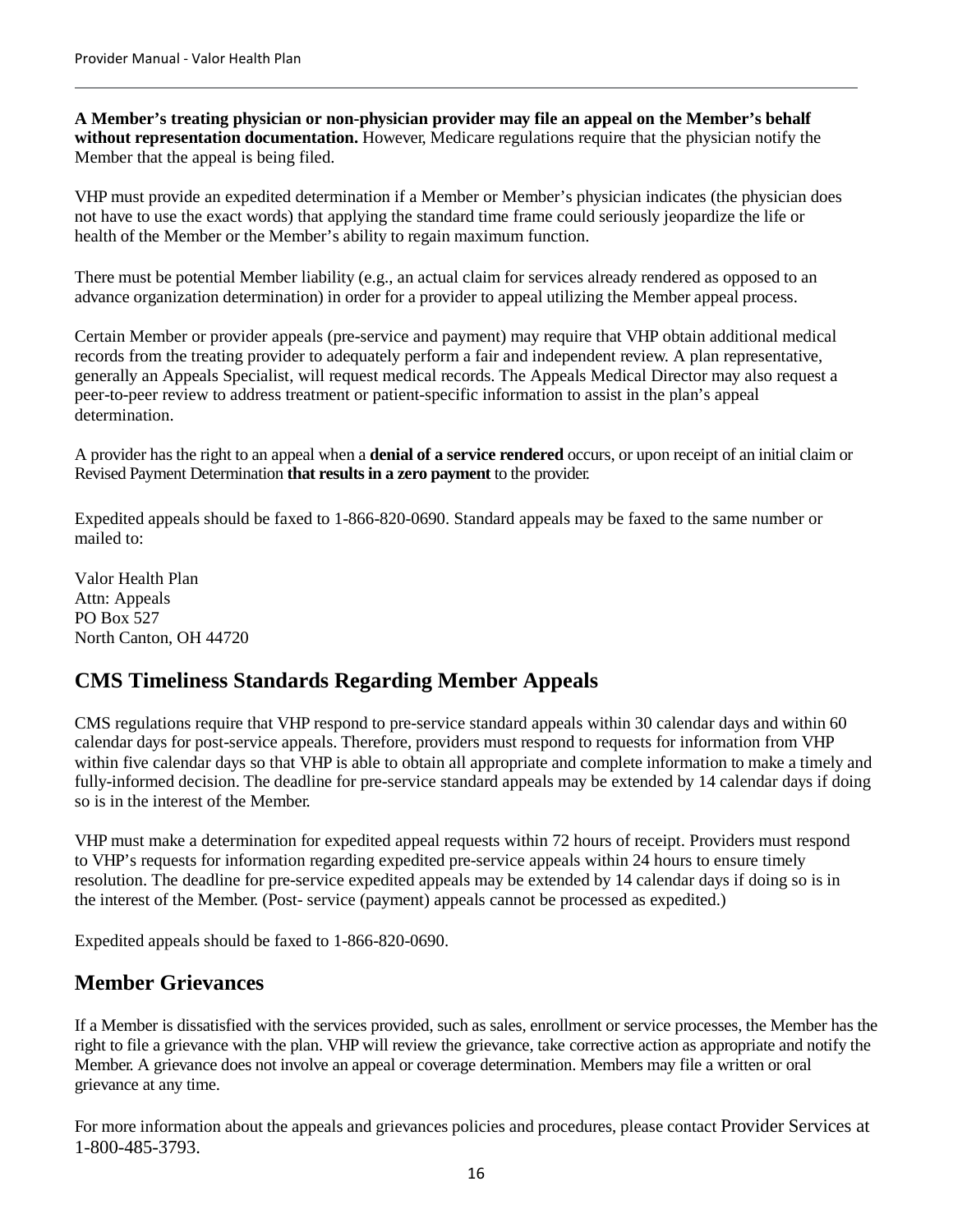## <span id="page-16-0"></span>**Overview – Clinical Services**

VHP strives to deliver a coordinated care approach to providing care for our Members. This coordination is led by the NP for facility members working in conjunction with the PCP and the Member's Interdisciplinary Care Team which may include community-based providers, facility-based providers and the facility staff.

It is through this coordinated approach that services are delivered in the most effective and efficient manner. Therefore, VHP has incorporated certain authorization processes.

VHP urges all providers to use the services of a network hospital. This will assure the most appropriate cost sharing for the Members. The model of care emphasizes appropriate care at the most clinically appropriate setting. Whenever appropriate, unnecessary hospitalization should be avoided to minimize Member disruption and the risk of infections.

### <span id="page-16-1"></span>**Transition Liaison**

If a facility based Member must be hospitalized, the NP discusses the Member's typical functioning level with the hospital staff. This communication can often result in avoiding unnecessary therapy or care, preventing redundant X-ray or lab tests, and reducing the length of stay.

The VHP NP and Case Manager are the central resource in coordinating transitions of care and ensuring that Members are appropriately and successfully transferred from one care setting to another. The majority of transitions are from the nursing facility to the hospital, and back again to the nursing facility.

The goal is to help reduce re-hospitalizations and avoid adverse events during the periods of transition. VHP staff is on call 24 hours a day, 7 days a week and are notified immediately when a facility transition of care is underway.

The NP or PCP reviews the appropriateness of the transfer and ensures all necessary Member information is transferred via the facility transfer face sheet, medication list, and Do Not Resuscitate (DNR) orders. The NP may also visit the Member in the hospital within one day of the transition to monitor the Member's status and communicate any issues or concerns.

## <span id="page-16-2"></span>**Elective Admissions**

To admit a Member for an elective admission, the admitting provider must receive prior authorization from VHP at least three business days before the admission.

The admitting provider must work with the NP / case manager and the hospital to schedule the admission and any pre-admission testing.

## <span id="page-16-3"></span>**Pre-Admission Diagnostic Testing**

Pre-admission diagnostic testing includes:

- Laboratory diagnostic tests
- Radiological diagnostic tests
- Other diagnostic tests, including electrocardiogram, pulmonary function and neurological function

<span id="page-16-4"></span>All preadmission diagnostic testing conducted before a Member's medically necessary surgery or admission to the hospital is covered when performed at an approved facility. Certain procedures require prior authorization.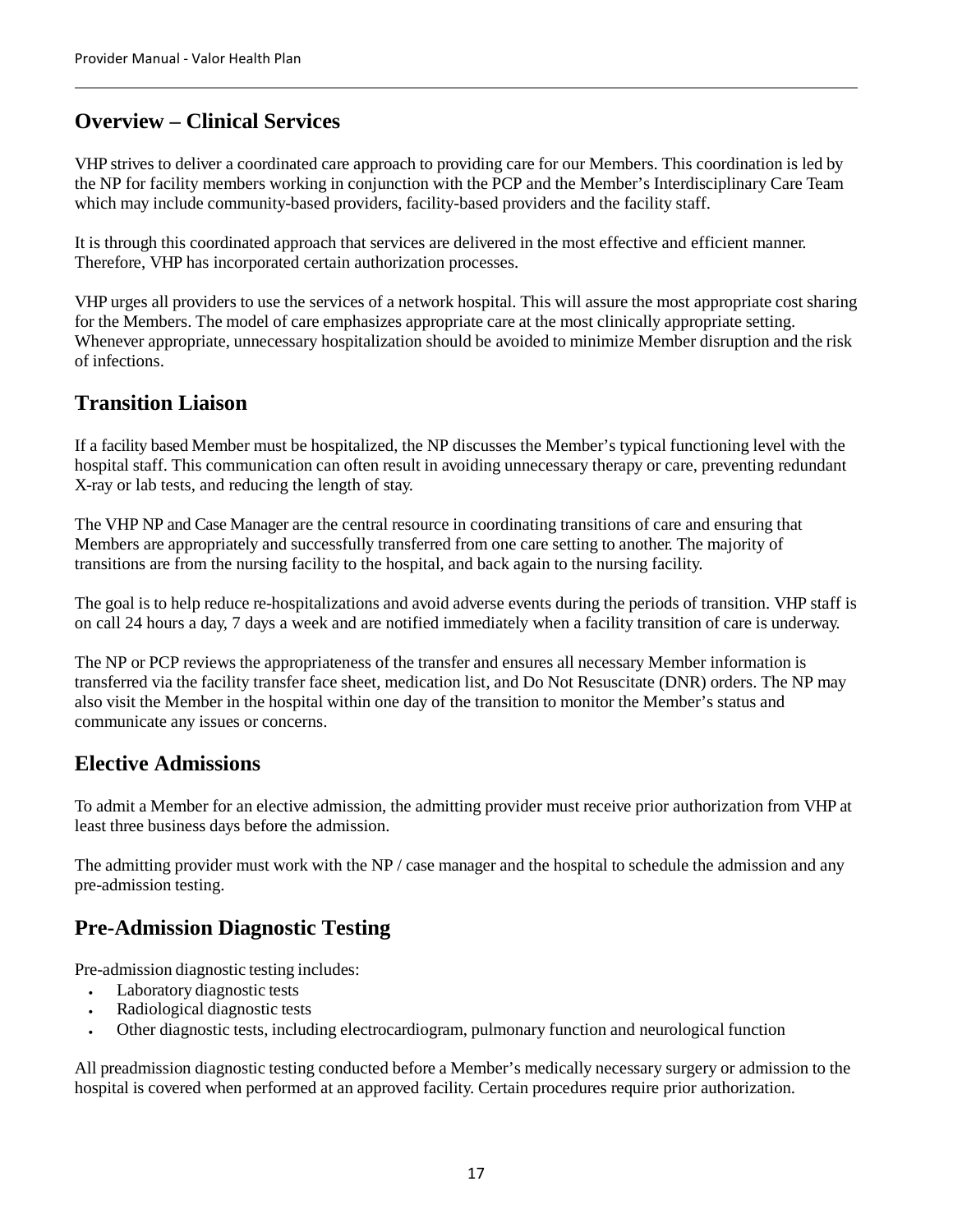## **Emergency Admissions**

VHP will cover care for an emergency medical condition with symptoms of such severity that a prudent layperson, who possesses an average knowledge of health and medicine, could reasonably expect the absence of medical attention to result in:

- Placing the health of the individual (or, with respect to a pregnant woman, the health of the woman or her unborn child) in serious jeopardy
- Serious impairment to bodily functions, or
- Serious dysfunction of any bodily organ or part

Upon admitting a Member from the emergency department, the hospital should collect the following information:

- The name of the Member's PCP
- The name of the Member's referring Provider (PCP, NP or the nursing facility), if applicable
- The name of the admitting Provider if different from the referring Provider or PCP
- Nursing Facility Residence

The hospital or facility should notify VHP at 1-844-857-1601 within 48 hours or on the next business day following the emergency admission.

## <span id="page-17-0"></span>**Observation Status**

Observation status applies to Members for whom inpatient hospital admission is being considered but is not certain. Observation care is a well-defined set of specific, clinically appropriate services, which include ongoing short-term treatment, assessment, and reassessment before a decision can be made regarding whether the Member will require further treatment as hospital inpatients or if he/she is able to be discharged from the hospital. Observation services are commonly ordered for Members who present to the emergency department and who then require a significant period of treatment or monitoring in order to make a decision concerning his/her admission or discharge. Observation status should be used when:

- The Member's condition is expected to be evaluated and/or treated within 24 hours, with follow-up care provided on an outpatient basis.
- The Member's condition or diagnosis is not sufficiently clear to allow the Member to leave the hospital.

If a physician wants to admit a Member who is in observation status, the physician should notify VHP at 1-800- 485-3793.

### <span id="page-17-1"></span>**Admission Review**

The Member and attending physician are notified immediately and the case is referred to the VHP Medical Director if:

- An admission request does not appear to meet guidelines upon initial review and/or
- A Member's condition no longer meets criteria for an extended length of stay/level of care

The admitting provider will have the opportunity to discuss the treatment plan and/or medical guidelines with the VHP Medical Director. If a request results in a denial or adverse determination, VHP will send a letter of non-authorization the same day by messenger, fax or mail. This letter includes the appeals process.

VHP Members have the right to an immediate Peer Review Organization (PRO) review of a denial. The Member or authorized representative must make such a request in writing or by telephone by calling Member Services at 1-800-485-3793 (TTY users call 711) by noon on the next business day following receipt of the notice of noncoverage.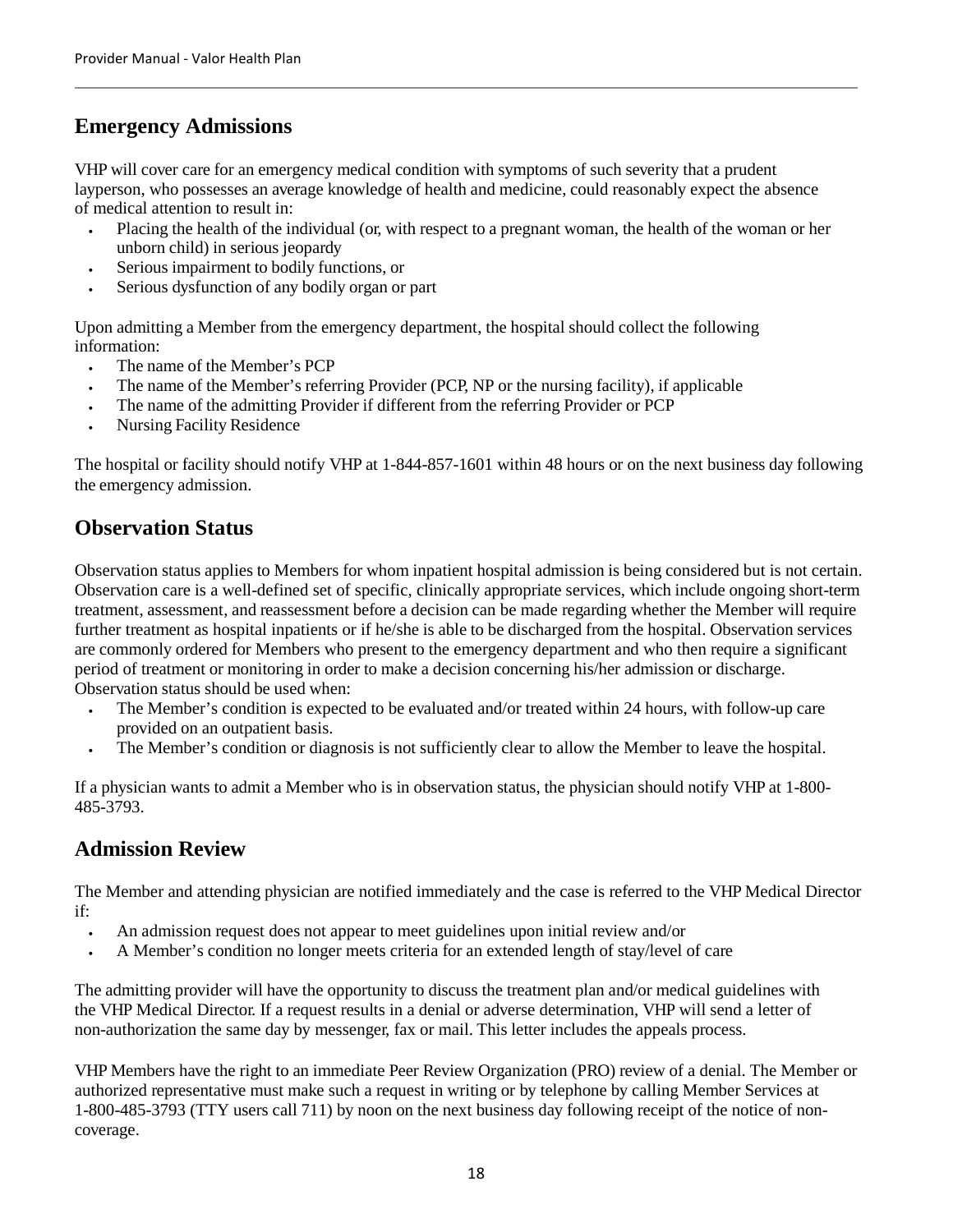If the Member or authorized representative does not choose to initiate an immediate PRO, the Member retains the right to appeal through the regular appeal process and should contact Member Services.

### <span id="page-18-0"></span>**Notices of Non-Coverage/Denial**

In February 2011, the Centers for Medicare & Medicaid Services (CMS) revised its mandated forms regarding denials and appeals. As of February 28, 2011, VHP must use these forms when it makes an adverse determination.

If a provider makes a recommendation for care and the Member does not agree, the Member must be given his/her appeals rights, which requires the Member to call VHP and dispute the recommended services. Once the Member has filed a grievance, VHP will process the request for services accordingly. If the decision results in a denial, VHP will send out the appropriate form.

Those updated forms include:

- Integrated Denial Notice: Notice of Denial of Medical Coverage/Notice of Denial of Payment (CMS 100003– NDMCP) – When denying a request for medical service, in whole or in part, or when denying a Member's request for payment of a service already received.
- Notice of Medicare Non-Coverage (CMS 10095-NOMNC) When informing Members receiving skilled nursing, home health (including psychiatric home health), or comprehensive outpatient rehabilitation facility services of the termination of services. (VHP must provide the service termination date to the provider no later than two days before the termination of services.)

## <span id="page-18-1"></span>**Concurrent Review**

Concurrent review is performed to assess the appropriateness of continued inpatient care in a hospital or skilled nursing facility.

Concurrent review includes:

- Review of medical necessity
- Determination of the next review date
- Discharge planning
- Research/coordination of alternatives to inpatient care, such as home healthcare

The review is conducted on Members in acute, rehabilitation, skilled nursing, and psychiatric facilities.

Medicare criteria, as well as an evidenced-based clinical decision support solution of healthcare guidelines, are used when coordinating inpatient care.

VHP obtains clinical information on inpatient Members by coordinating with the utilization review staff at the facility. This may involve reviewing the medical record and/or interviewing attending physicians.

### <span id="page-18-2"></span>**Transfers**

<span id="page-18-3"></span>The Member's NP or case manager will help coordinate the transfer of any VHP Member from a network hospital to another facility. Every effort should be made to maintain the use of contracted facilities. This helps to ensure a coordinated approach to the management of the Member and minimizes Member disruption.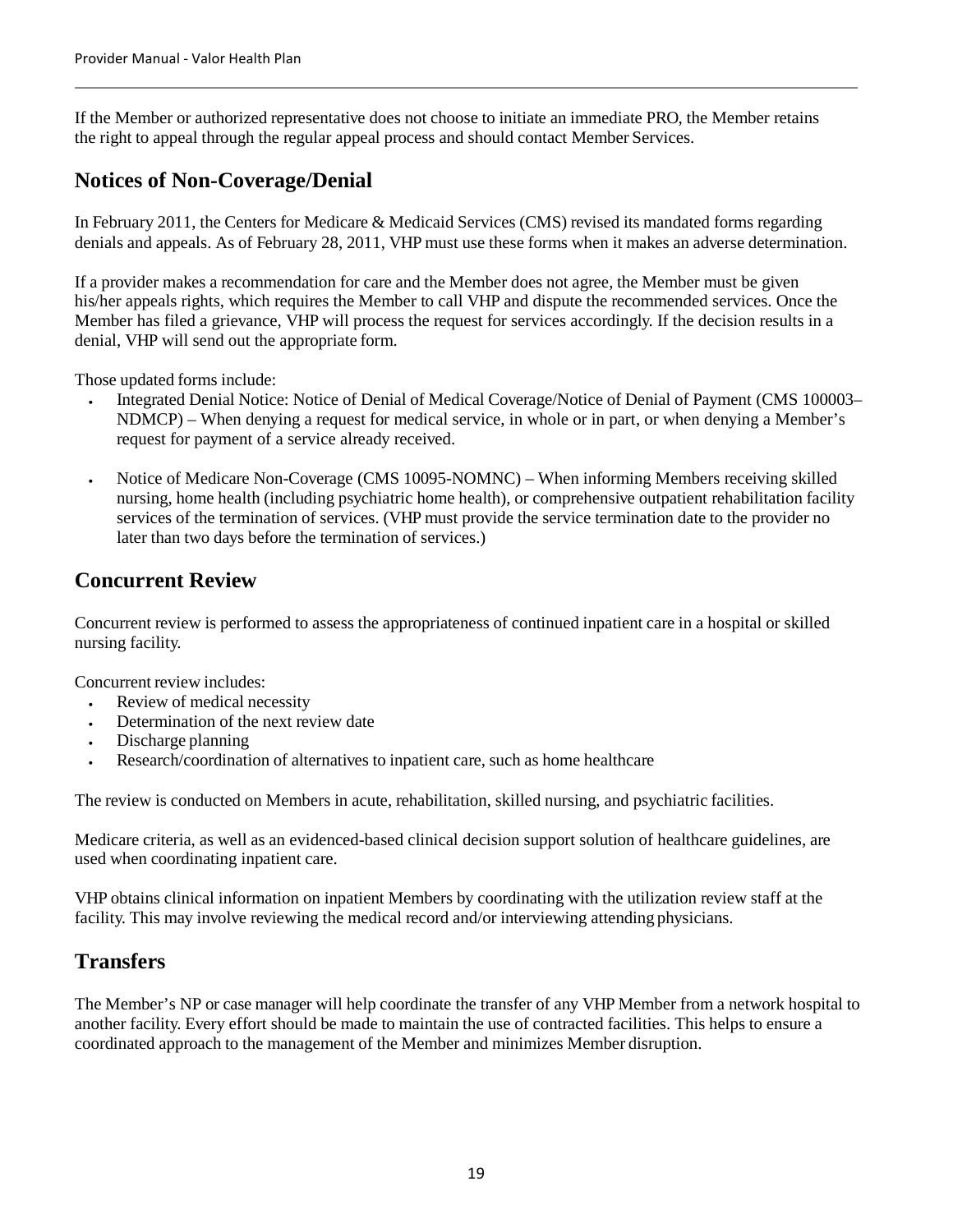## **Discharge Planning**

The VHP NP and Case Manager work with hospital staff, attending physicians, PCP, and facility staff to coordinate discharge planning. A VHP clinical team member helps coordinate follow-up care, ancillary services and other appropriate services.

The VHP clinical team member will place a post-discharge call or visit to Members. The call/visit may include:

- Confirmation that follow-up appointments are made
- Verification that prescriptions are filled
- Confirmation that discharge services are completed
- Identification of symptoms of complications that may require readmission

## **Transplant Management**

The VHP care management team helps providers interpret transplant benefits for Members and choose a facility from the national transplant network. Each transplant facility is selected based upon its level of expertise and standards of care using an established set of criteria.

Transplant coverage includes pre-transplant, transplant and post-discharge services, as well as the treatment of complications after transplantation. Providers should contact Health and Wellness Services as soon as they feel transplant services may be necessary and before evaluation for transplant services.

A claim for a transplant may be reviewed for medical necessity to ensure coverage for qualified Medicare benefits.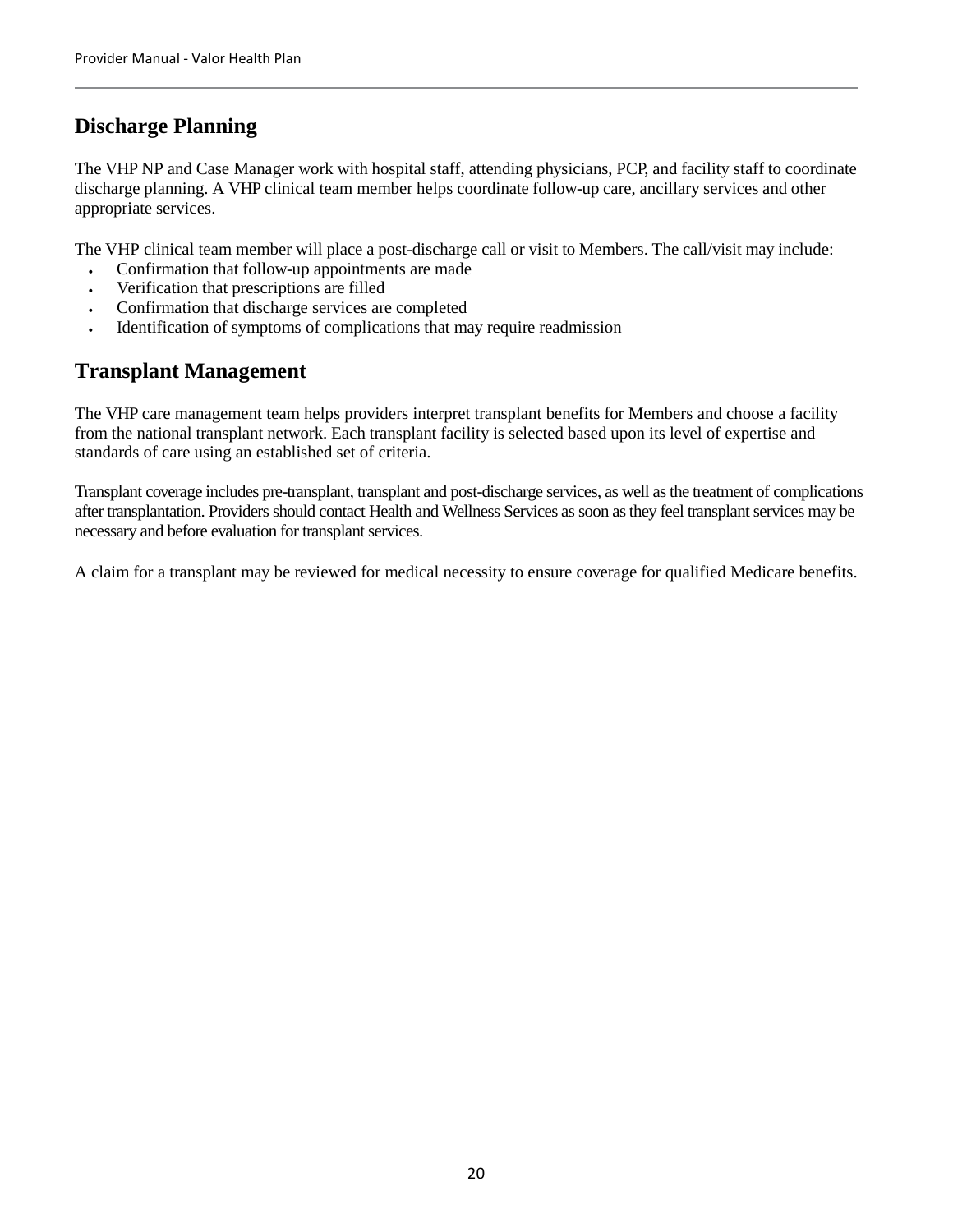## <span id="page-20-0"></span>**Claims and Reimbursements - Billing Guidelines**

Providers should bill VHP rather than Medicare or a Medicare Supplement carrier. Providers should bill all Medicare-covered services in accordance with Medicare and CMS rules, standards and guidelines applicable to Parts A and B. In addition, providers should use applicable CMS billing forms (i.e., UB-04/CMS1450, CMS1500, or such successor forms) and follow the same coding rules and billing guidelines as Original Medicare, including Medicare CPT Codes, HCPCS codes and defined modifiers.

Diagnosis codes should be billed to the highest level of specificity. The following information should be included on claims:

- National Provider Identifier
- The Member's identification number
- Date(s) of service
- Required CMS modifiers
- Diagnosis
- All other required CMS fields (e.g., number of service units, service location, etc.)

Providers who are paid based on interim rates should include with the claim a copy of the current interim rate letter if the interim rate has changed since the previous claim submission.

Billing questions and/or problems should be directed to Provider Services at 1-800-485-3793.

## <span id="page-20-1"></span>**Filing a Claim for Payment**

#### <span id="page-20-2"></span>**Electronic Submissions**

VHP is contracted with Access Health Services. Access Health Services is able to forward claims to VHP.

Filing claims electronically reduces administrative costs, speeds claims payment and improves payment accuracy. Submissions utilize Valor's EDI# 43259.

For questions regarding electronic claims (EDI) billing, contact Provider Services at 1-800-485-3793.

#### <span id="page-20-3"></span>**Paper Submissions**

Providers who prefer to submit claims by mail should send them to the following address:

Valor Health Plan C/O Access Health Services PO Box 3398 Little Rock, AR 72202

#### <span id="page-20-4"></span>**Filing Deadlines**

Providers that have a Participation Agreement with Valor Health Plan should consult the agreement for applicable filing deadlines.

For all non-contracted providers, Valor Health Plan follows Medicare's timely filing guidelines.

For institutions or providers billing with span dates exceeding a month in duration, the date of service is considered the discharge date, or when the service is completed, not the date treatment begins or the patient is admitted for care.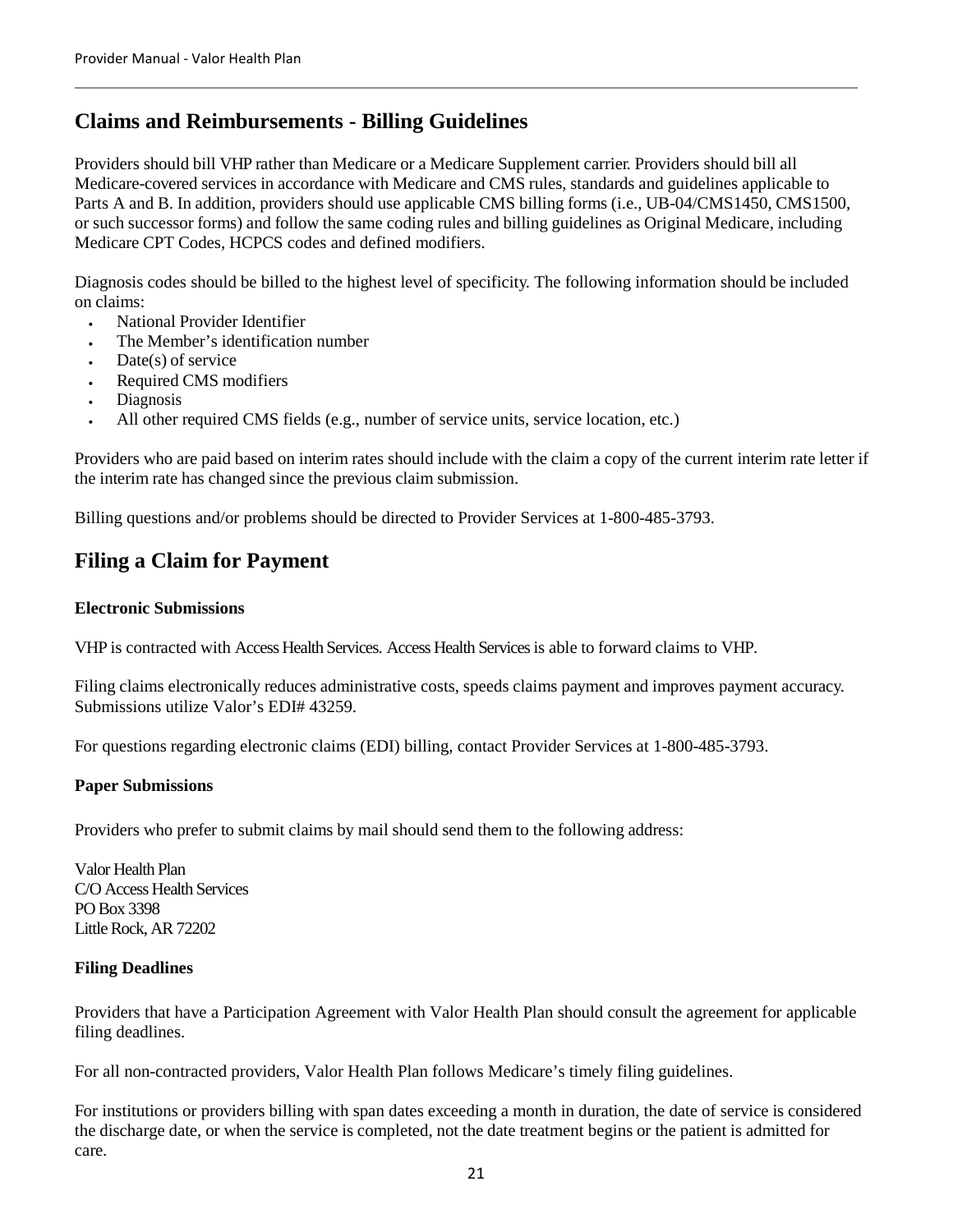#### <span id="page-21-0"></span>**Key Points**

Here are some key points to consider when filing claims:

- Do not bill the Medicare carrier or fiscal intermediary. Doing so will delay payment and Medicare will not process the claim.
- Providers must include their NPI number on all claims.
- Durable medical equipment suppliers must use a 10-digit DME Medicare supplier number.
- Laboratories must use their 10-digit CLIA number.
- Providers should submit claims to VHP as soon as possible after the service is rendered.
- Submit claims using the same coding rules as original Medicare and use only Medicare- approved CPT codes and defined modifiers.
- Bill diagnosis codes to the highest specificity.

#### <span id="page-21-1"></span>**Clean vs. Unclean Claims**

VHP processes and pays all error-free claims, known as clean claims, for covered services provided to a Member within 30 calendar days of receipt by the plan, or as required by applicable federal law. If a clean claim is not paid within the 30-day time frame, VHP will pay interest on the claim according to Medicare guidelines.

Under CMS guidelines, a "clean" claim is a claim with no defects or improprieties. An "unclean" claim may include:

- Lack of required substantiating documentation
- A particular circumstance requiring special treatment that prevents timely payment from being made on the claim
- Any required fields where information is missing or incomplete
- Invalid, incorrect or expired codes (e.g., the use of single-digit instead of double-digit place-of- service codes)
- A missing Explanation of Benefits (EOB) for a Member with other coverage

VHP will process all unclean claims and notify providers of the determination within 60 days of receiving such claims.

#### **National Provider Identifier**

All healthcare Providers should have a NPI. The NPI replaces Legacy identifiers such as the Unique Physician Identification Number or UPIN.

The purpose of the NPI is to uniquely identify a healthcare Provider in standard transactions, such as healthcare claims. The NPI may also be used to identify healthcare Providers on prescriptions, in internal files to link proprietary Provider identification numbers, in coordination of benefits between health plans, inpatient medical record systems and in program integrity files.

The NPI is the only healthcare Provider identifier that can be used for identification purposes in such transactions.

#### <span id="page-21-2"></span>**Reimbursements**

VHP complies with Medicare's prompt payment of claims requirements for all clean claims. Claims must be submitted within the time frame specified in the provider's contracts. VHP processes all error-free claims (known as clean claims) for covered services provided to a Member within 30 calendar days of receipt by the plan.

#### <span id="page-21-3"></span>**Special Circumstances**

For certain Medicare-approved providers, VHP pays as follows: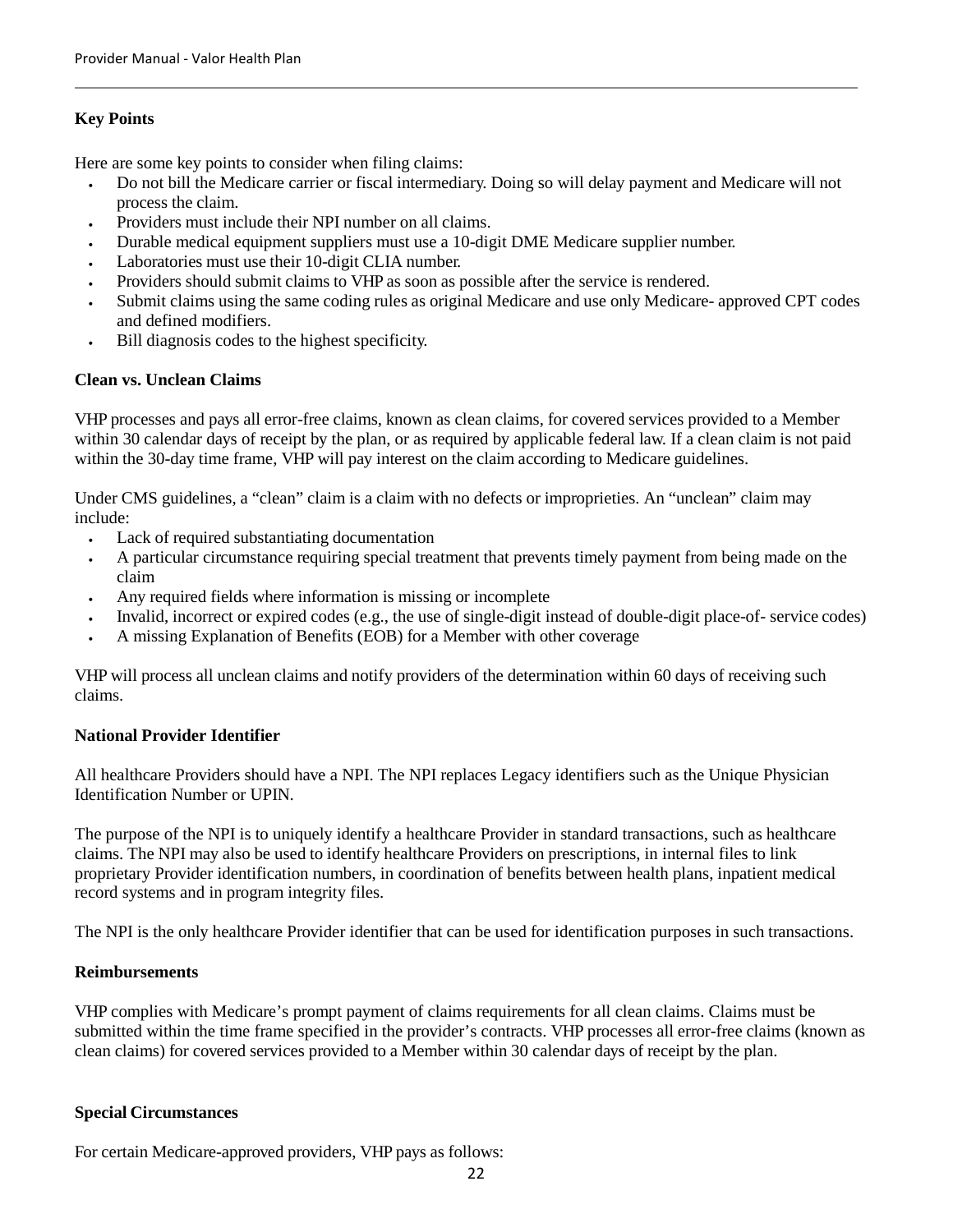- Eligible hospitals are reimbursed according to CMS IPPS DRG reimbursement methodology, including Capital Indirect Medical Education Expense (IME) payments. Hospitals receive the same IPPS DRG reimbursements, including add-on payments, that they would receive under original Medicare based on rates published on the CMS website (www.CMS.gov). The payment is added to the Inpatient Prospective Payment System (IPPS). However, because Fiscal Intermediaries are responsible for operating IME and DGME, VHP does not reimburse those components of the DRG.
- VHP reimburses qualifying Disproportionate Share Hospitals the same capital exception payments and addon payments for operating DSH that they would have received under original Medicare. The payment is added to the Prospective Payment System (PPS) rate. VHP reimburses DSH payments on a claim-by-claim basis in the same manner as CMS.
- VHP does not reimburse facilities for bad debt incurred as a result of Members not paying their cost-sharing amounts (if any), unless specified in a provider's contract.
- VHP does not enter into the annual cost settlement process with providers, contracted or non-contracted. Providers who have treated VHP Members should contact Medicare or their Fiscal Intermediary regarding their cost settlements.

#### <span id="page-22-0"></span>**Billing for Non-Covered Services**

Providers may not bill a Member if VHP denies payment because the service was not covered, unless:

- The provider has informed the Member in advance that the services may not be covered, and
- The Member has agreed, in writing, to pay for the services.

#### <span id="page-22-1"></span>**Balance Billing Provisions**

A provider may collect only applicable plan cost-sharing amounts from VHP Members and may not otherwise charge or bill Members. Balance billing is prohibited by providers who furnish plan-covered services to VHP Members.

#### <span id="page-22-2"></span>**Provider Remittance Advice Form**

VHP sends Providers a Provider Remittance Advice Form (PRAF) once it has received and paid a claim.

Questions regarding the PRAF may be addressed to VHP at 1-800-485-3793 from 8 AM to 5 PM (local time zone), Monday-Friday a week.

When calling, Providers should have the following information available for the representative:

- National Provider Identifier (NPI)
- Claim number in question
- Member's name
- Date of service
- Member's date of birth
- Issue requiring review
- Member's ID number
- <span id="page-22-3"></span>Copy of claim (if available)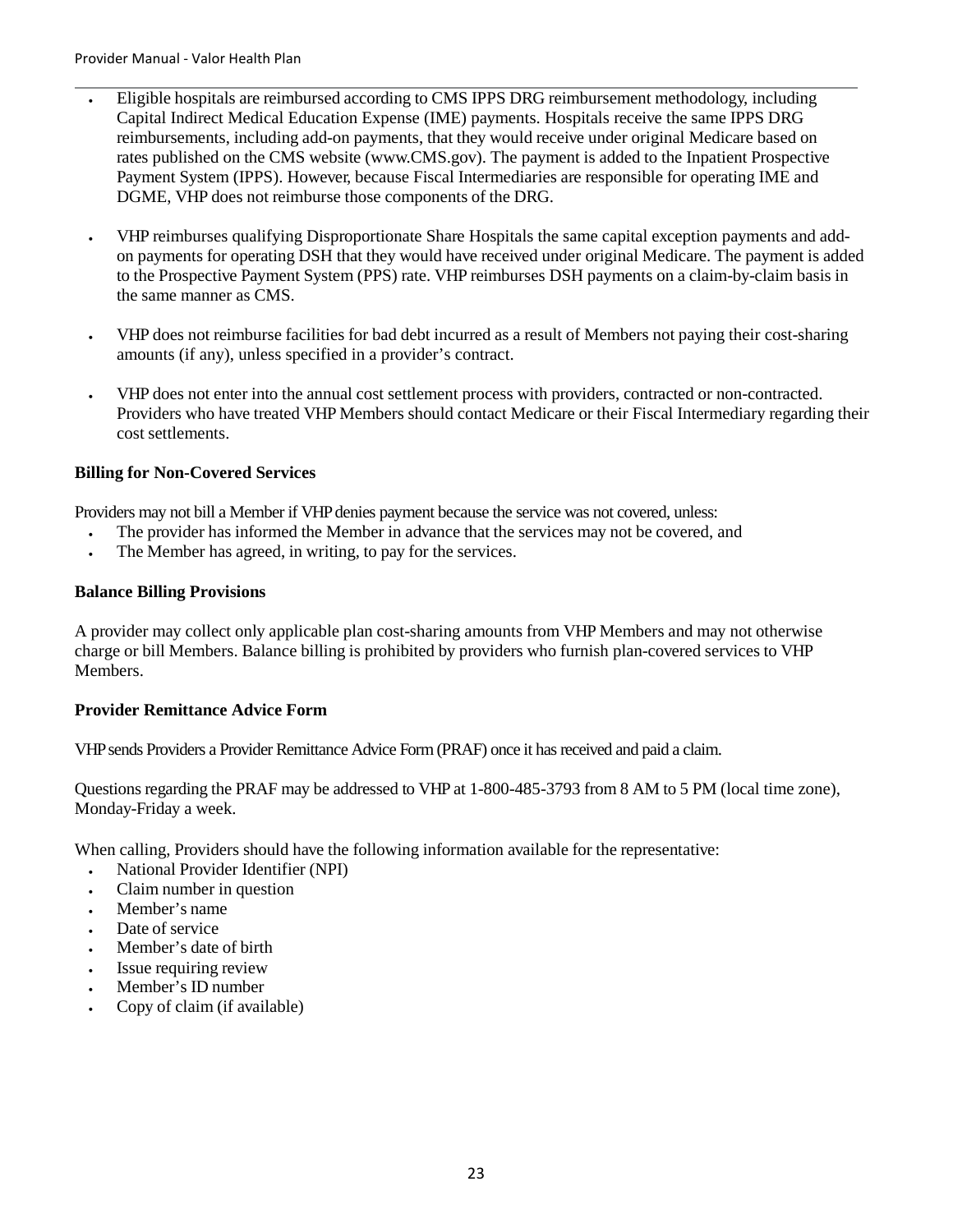#### **Coordination of Benefits**

If a Member has primary coverage with another plan, providers should submit a claim for payment to that plan first. The amount payable by VHP will be governed by the amount paid by the primary plan and the coordination of benefits policies.

In order to bill the correct payer, the provider must obtain all the information that determines whether the Member is covered. The provider must include all this information on the claim form to facilitate the correct adjudication.

For a provider who accepts Medicaid and who treats a VHP Member who is a Medicaid patient, VHP will pay the Medicare portion of the claim. The provider must then submit the claim to the appropriate state Medicaid entity for the Medicaid portion of the claim.

The following types of situations, not an exhaustive list, will prevent payment by VHP as the primary payer:

- Elderly Workers Employed Group Health Plan (EGHP): These Members, who are 65 years or older, are covered by an EGHP with 20 or more employees or the spouse of a person covered by an EGHP. The spouse's age is not material to the determination of primary coverage, only the qualification of the EGHP.
- Disabled Beneficiaries Employer Group Health Plans: These Members are eligible for Medicare based on disability and are under the age of 65 years and are covered by a Large Group Health Plan (LGHP) through their own or a family member's employment. LGHP is defined by at least one of the employers having at least 100 employees.
- Federal Black Lung Program: The Black Lung Program was established under the Department of Labor to assist coal miners with pulmonary and respiratory diseases that resulted from their employment. The program is billed for all services that relate to either respiratory or pulmonary diseases. VHP is the primary payer for all other care and service needs.
- Workers' Compensation: The Workers' Compensation carrier is responsible for all injuries and illnesses that result from employment. VHP pays only when the Workers' Compensation benefits are exhausted or the services/care were not covered by the Workers' Compensation carrier but are Medicare benefits.
- Veterans Administration Coverage: Care and services authorized by the VA are payable in full by the VA. Claims from one government program cannot be reimbursed by another government program. VHP may supplement VA payment when the Member files a claim for Part B services that were not fully reimbursable by the VA.

### <span id="page-23-0"></span>**Provider Payment Dispute Resolution Process**

If a provider believes a clean claim should have been paid differently, providers have the right to dispute the payment.

Providers must address disputes regarding claims payments (such as denied claims, inappropriate payments, the timing of payments or the amount of the claim) in writing. Providers may direct any questions to Provider Services at 1-800-485-3793.

To file an official payment dispute, providers should submit a letter disputing the payment along with any supporting documentation. Providers should place this letter on company letterhead and may include a cover sheet outlining the reason for the requested review along with the claim and Provider Remittance Advice Form, or PRAF.

Please provide the following information on the written provider dispute: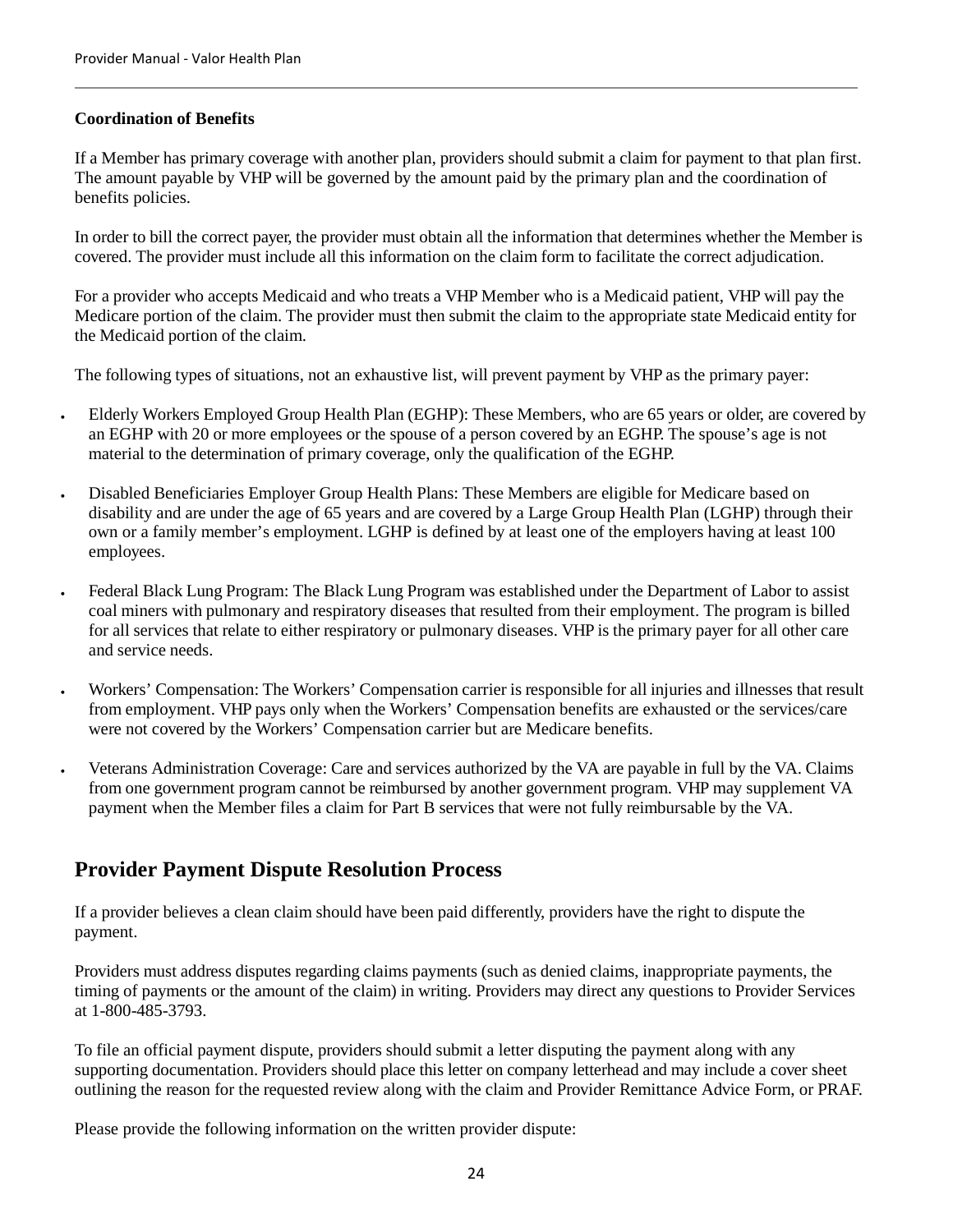- Date(s) of service:
- Member name;
- Member ID number and/or date of birth;
- Provider name:
- Provider Tax ID / TIN;
- Total billed charges;
- The provider's statement explaining the reason for the dispute; and
- Supporting documentation when necessary (e.g. proof of timely filing, medical records).

VHP will respond to all written disputes regarding claims within 30 business days.

If VHP agrees with the reason for the payment dispute, VHP will issue a new Explanation of Payment (EOP) and pay the additional amount that is requested, including any interest due.

VHP will inform providers in writing if the decision is unfavorable and no additional amount is owed, as well as supply information regarding the provider's appeal rights.

Claims must be disputed within 120 days from the date payment/denial is initially received by the provider. In cases where VHP re-adjudicates a claim, providers have an additional 120 days from the notification date in which to dispute the adjustment.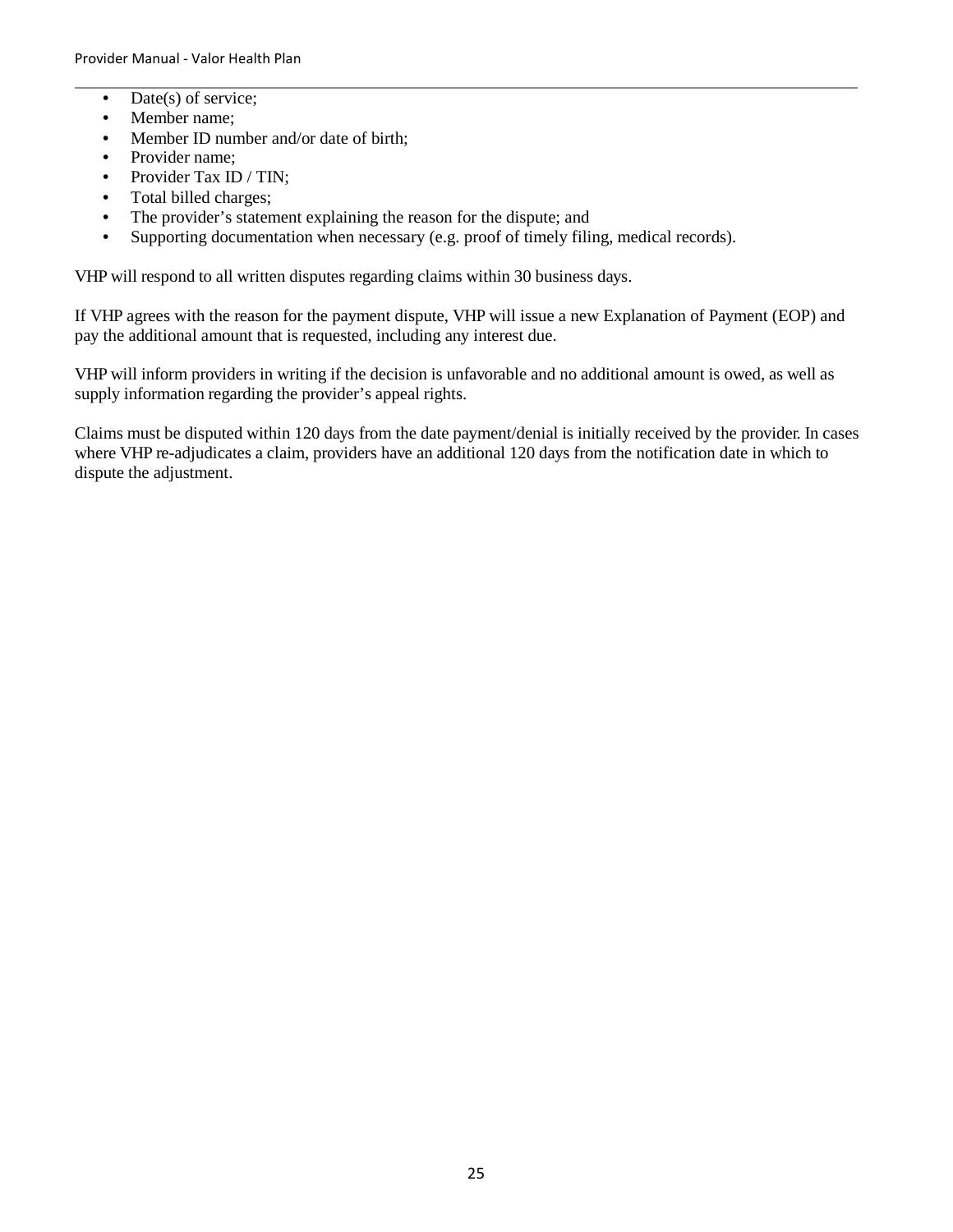## <span id="page-25-0"></span>**Reimbursement Options**

### <span id="page-25-1"></span>**Virtual Card Services: No Action is Necessary**

If you are not currently registered to receive payments electronically, beginning September 2020, you will receive Virtual Credit Card payments with your Explanation of Payment (EOP). Your office will receive fax notifications, each containing a virtual credit card with a number unique to that payment transaction including an instruction page for processing. The steps for processing this payment is similar to how you manually key-in patient payments today. Be sure to enter the payment information for the full amount of the card's value and do so prior to the expiration date on the card. Normal transaction fees apply based on your merchant acquirer relationship.

## <span id="page-25-2"></span>**EFT Payments:**

If you are interested in receiving payment via electronic funds transfer (EFT), setting up EFT is a fast and reliable method. In addition to your banking account information, you will need to provide a Change Healthcare payment draft number and payment amount as part of the enrollment authentication.

Please note: Payment will appear on your bank statement from Huntington National Bank and ECHO as "HNB – ECHO".

To sign-up to receive EFT through Settlement Advocate for CLIENT only, visit <https://enrollments.echohealthinc.com/EFTERAdirect/Mirra>

To sign-up to receive EFT from all payers processing payments on the Settlement Advocated platform, visit [https://enrollments.echohealthinc.com/EFTERAInvitation.aspx.](https://enrollments.echohealthinc.com/EFTERAInvitation.aspx) A fee for this service may be required.

## <span id="page-25-3"></span>**MedPay:**

If you are not enrolled with us to receive payments via electronic funds transfer (EFT) and you opt-out of virtual card, and have enrolled for Medical Payment Exchange (MPX) with another payer, you will continue to receive your payments in your MPX portal account. Otherwise, you will receive a paper check via print and mail.

#### <span id="page-25-4"></span>**Paper Check:**

To receive paper checks and paper explanation of payments (EOP), you must opt out of the Virtual Card Services by contacting ECHO Health at 888-482-8198, after your initial virtual card payment is received.

#### <span id="page-25-5"></span>**Payment Access:**

To access a detailed explanation of payment for each transaction, log into www.providerpayments.com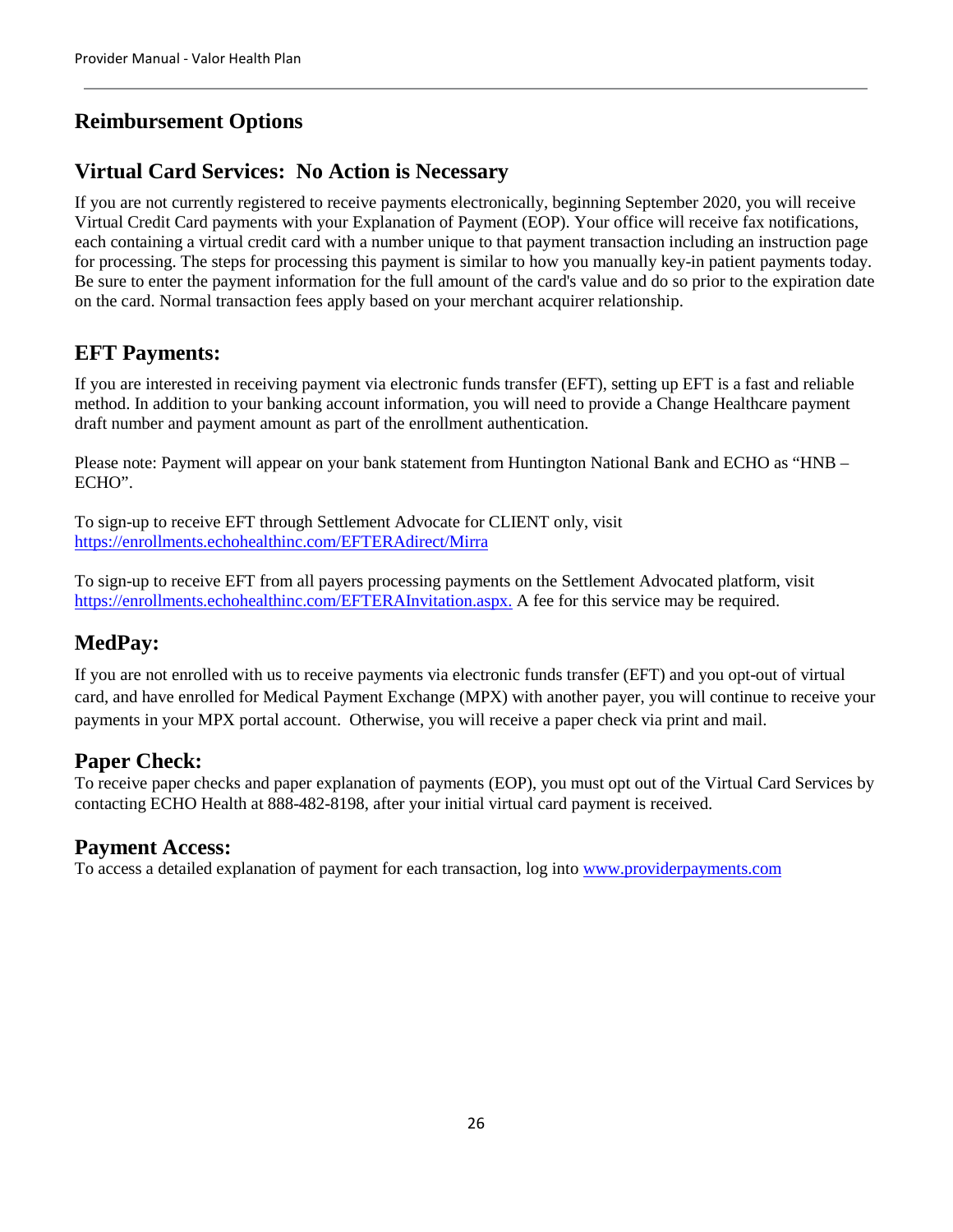## <span id="page-26-0"></span>**Pharmacy**

### <span id="page-26-1"></span>**Part D**

#### <span id="page-26-2"></span>**Overview**

The VHP Pharmacy Management Department helps manage healthcare dollars spent on prescription medications. In addition, the department works with Health Services to coordinate Member care regarding medications.

VHP partners with Elixir Pharmacy, a Prescription Benefits Manager (PBM), to administer the prescription programs for VHP Members.

The VHP formulary may be viewed and downloaded by going online to https://client.formularynavigator.com/Search.aspx?siteCode=5034629020

#### <span id="page-26-3"></span>**Formulary Key Points**

- Physicians and clinical pharmacists on the Pharmacy and Therapeutics Committee develop and maintain the formulary for VHP.
- A staff clinical pharmacist is available to do the following:
- Answer medication-related questions from providers and network pharmacies
- Assist in educating providers and network pharmacies about pharmacy changes
- Serve as a clinical resource for contracted providers and their staffs

| PHONE   | 1-833-459-4423                  |
|---------|---------------------------------|
|         | $(TTY$ users call $711)$        |
| FAX     | 1-877-503-7231                  |
| MAIL    | Elixir Pharmacy Options         |
|         | <b>ATTN:</b> Coverage Decisions |
|         | 2181 E. Aurora Road, Suite 201  |
|         | Twinsburg, OH 44087             |
| WEBSITE | www.valorhealthplan.com         |

#### <span id="page-26-4"></span>**The Prior Authorization Department:**

#### <span id="page-26-5"></span>**Coverage Determination**

VHP has several processes that help ensure the effective and efficient use of medications under the prescription benefit offered to Members. VHP refers to these processes collectively as "coverage determination."

The following list includes the various types of coverage determination requests:

- Formulary exception Coverage for a Part D medication that is not on the formulary
- Prior authorization Coverage for certain formulary prescription drugs that require specific clinical criteria
- Step therapy Coverage for certain formulary prescription drugs that first require the trial and failure of other formulary alternatives
- Quantity limits Coverage for certain medications that have quantity limits to ensure compliance with FDA guidelines and appropriate use of medications
- Tier exception Coverage for a Non-Preferred Tier drug at a lower, Preferred Tier copayment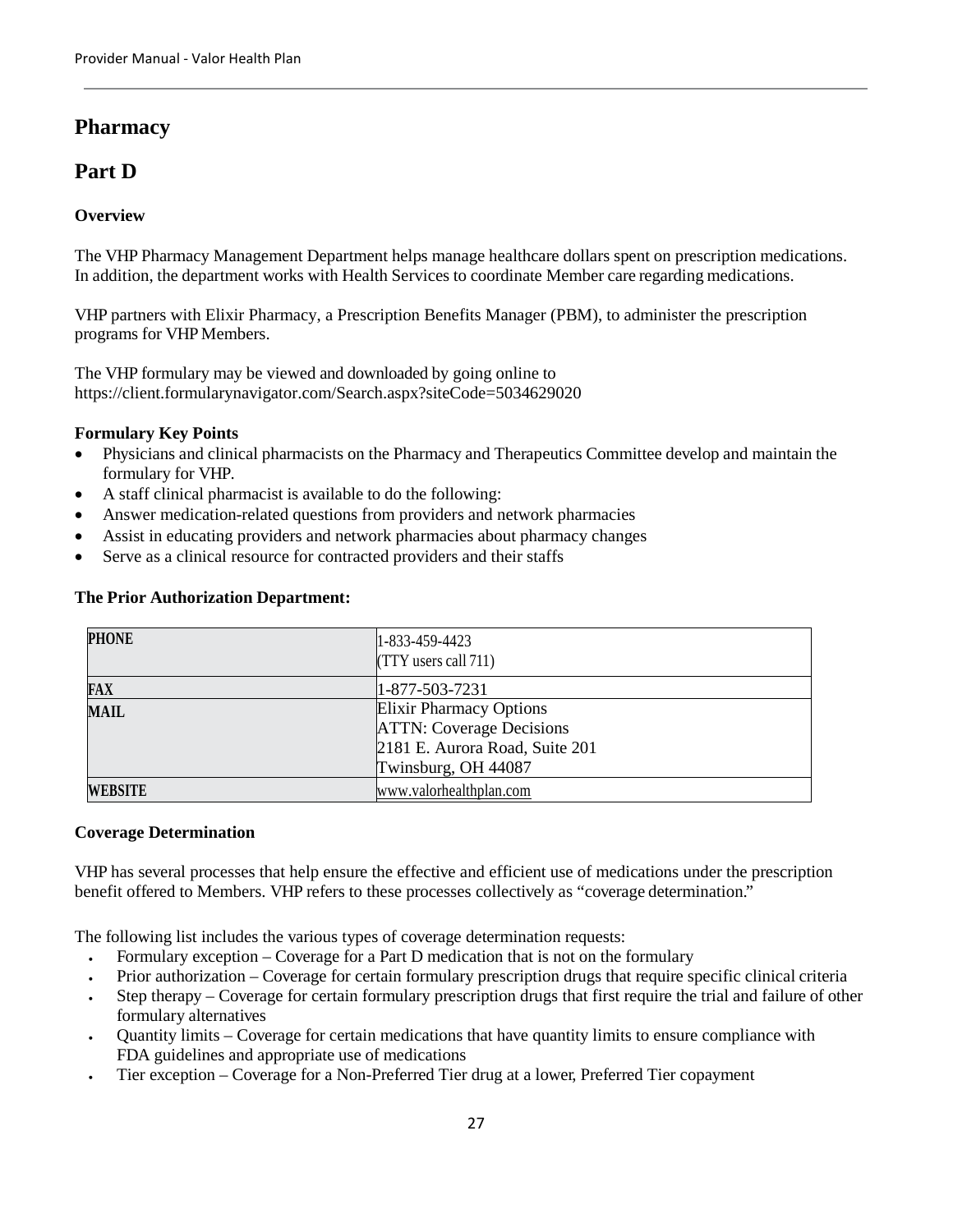Each of these various types of coverage determinations has its own respective request form, which may be accessed in the following ways:

| <b>PHONE</b> | 1-833-459-4423                           |
|--------------|------------------------------------------|
|              | $(TTY$ users call 711)                   |
|              | 8:00 am to 8:00 pm Monday through Friday |
| FAX          | 1-501-372-1932                           |
| <b>MAIL</b>  | Elixir Rx                                |
|              | <b>ATTN: Coverage Decisions</b>          |
|              | 2181 E. Aurora Road, Suite 201           |
|              | Twinsburg, OH 44087                      |
| WEBSITE      | www.valorhealthplan.com                  |

#### <span id="page-27-0"></span>**Excluded Medications**

Medicare has excluded certain medication classes from coverage by Part D Medicare programs. These classes include all drugs (brand and generic) and combination drugs that contain a medication within these classes:

- Medications used for erectile dysfunction
- Medications used for anorexia, weight loss or weight gain
- Medications used for cosmetic purposes or hair growth
- Medications used to promote fertility
- Medications used for the symptomatic relief of cough or colds
- Nonprescription medications Medications that, by federal law, do not require a prescription
- Prescription vitamins and mineral products, except prenatal vitamins and fluoride preparations



#### **Alert – No Appeal for Excluded Medications**

Medications falling into the categories listed above cannot be covered even for medical necessity. The decision of non-coverage cannot be appealed, nor can exceptions be made to allow for coverage.

#### **Discontinuing, Changing or Reducing Coverage**

Generally, if a VHP Member is taking a formulary drug that was covered at the beginning of the year, VHP will continue coverage of the drug during the coverage year except when a new, less expensive generic drug becomes available or when adverse information about the safety or effectiveness of a drug is released.

Other types of formulary changes, such as removing a drug from the formulary, will not affect Members currently taking the drug and will remain available at the same cost sharing for the remainder of the coverage year.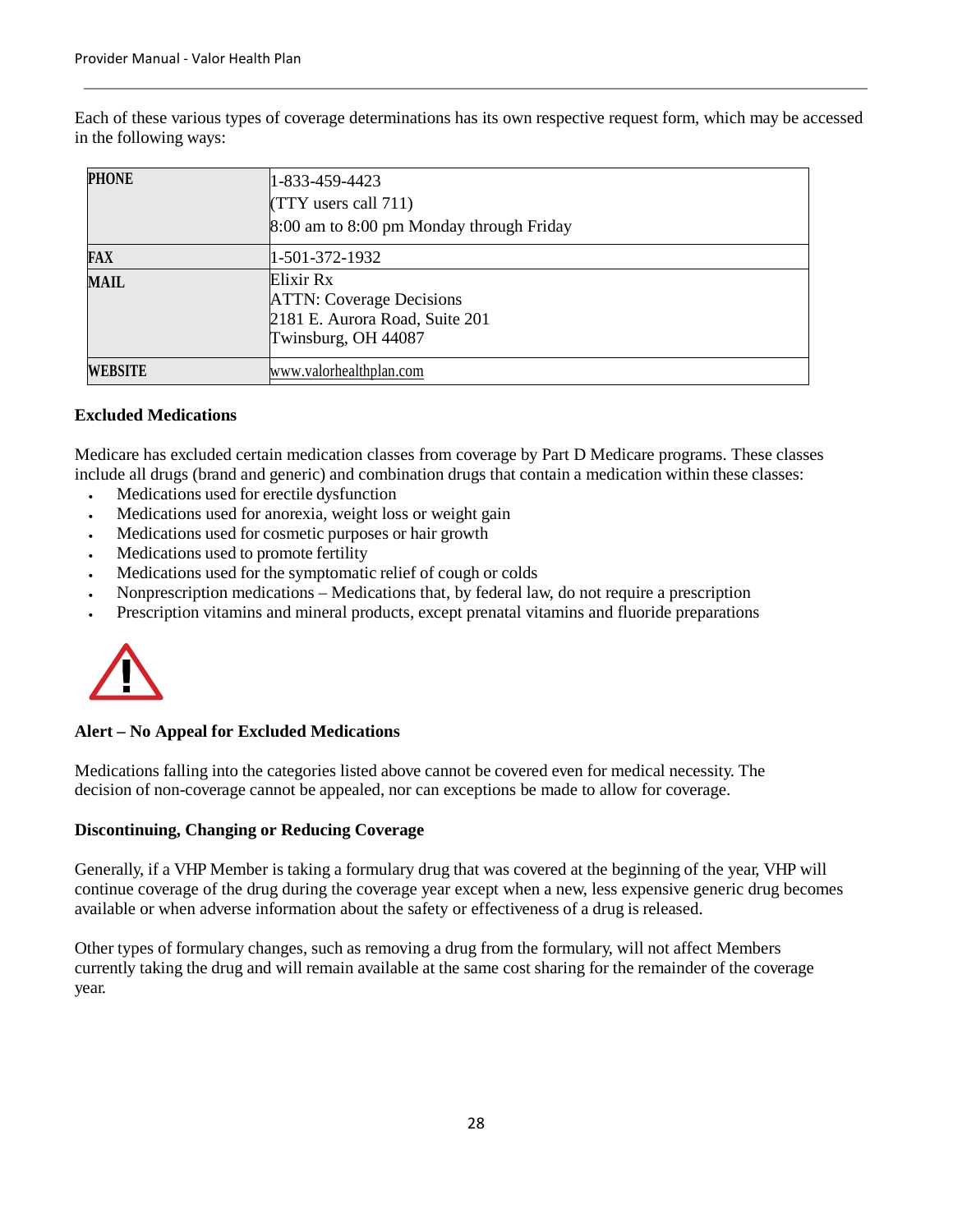#### **Notification of Formulary Changes**

If VHP removes drugs from the formulary; adds coverage determinations, such as prior authorizations, quantity limits, and/or step therapy restrictions on a drug; or moves a drug to a higher cost-sharing tier, VHP must notify affected Members and providers of the change at least 60 days before it becomes effective.

If the Food and Drug Administration deems a formulary drug to be unsafe or if the drug's manufacturer removes it from the market, VHP will immediately remove the drug from the formulary and notify Members who take the drug.

#### **Transition Policy**

VHP may provide temporary coverage of medications for new Members who are taking non-formulary drugs or drugs that require coverage determination. VHP may grant a temporary 30-day supply within the enrollee's first 90 days of Membership, during which time the provider should initiate the same "coverage determination" process outlined previously.

Transition coverage also is available for residents of long-term care facilities or Members whose medications are affected by a level-of-care change (e.g., discharge from acute setting or admission to/discharge from long-term care facility).

#### **Pharmacy Network**

Members must fill all medications at network pharmacies for coverage at the lowest out-of-pocket cost. Members who use non-participating pharmacies may pay higher out-of-pocket costs and must submit receipts for reimbursement.

Participating pharmacies include community-based pharmacies, pharmacies that serve long-term care facilities, and specialty pharmacies (home infusion pharmacies)

#### **Mail-order Services**

VHP offers mail-order services to our Members. Some of the benefits to the Members include:

To get mail-order forms and information about ordering prescriptions for your patients through mail order, go to our website [www.valorhealthplan.com](http://www.valorhealthplan.com/) or call 1-833-459-4423.

### <span id="page-28-0"></span>**Part B**

#### <span id="page-28-1"></span>**Definition of Part B Coverage**

Medicare Part B originally was designed to help people with Medicare pay for their medical costs but not for their medications.

Over the years, though, Congress added benefits to treat specific diseases, including medications used to treat those diseases. The Part B benefit does not apply to specific medications (Exceptions may apply for IPPB solutions and some diabetic supplies) but rather to the treatment of certain diseases.

Medicare Part B covers a limited number of prescription drugs. These Part B drugs generally fall into three categories: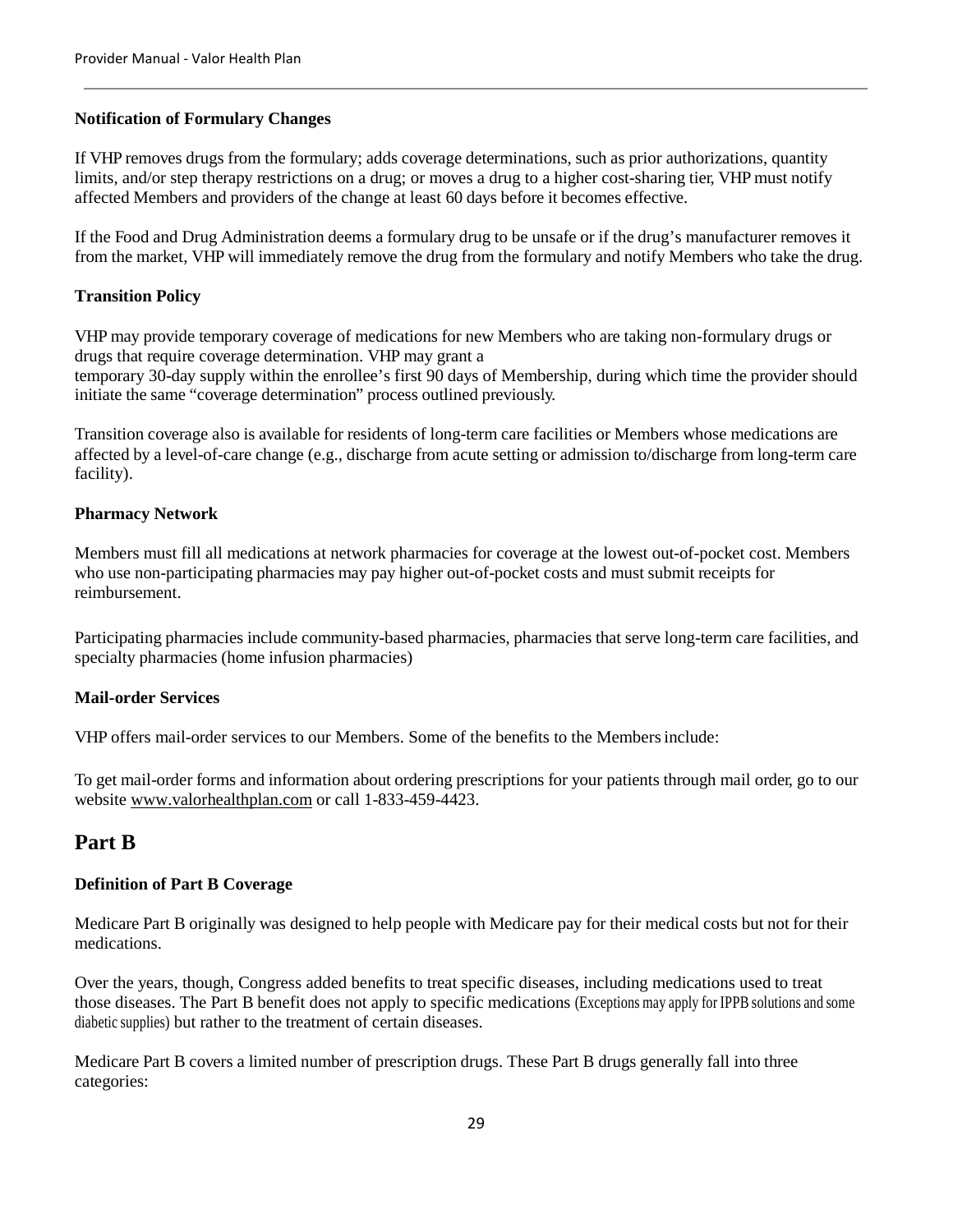- Drugs furnished incident to a physician's service
- Drugs used as a supply to durable medical equipment (DME)
- Certain statutorily covered drugs, including:
	- o Immunosuppressive drugs for beneficiaries with a Medicare-covered organ transplant
	- o Hemophilia blood clotting factor
	- o Certain oral anti-cancer drugs
	- o Oral anti-emetic drugs
	- o Pneumococcal, influenza and hepatitis vaccines (for intermediate to high-risk individuals)
	- o Antigens
	- o Erythropoietin for trained home dialysis patients
	- o Certain other drugs separately billed by End-Stage Renal Disease (ESRD) facilities (e.g., iron dextran, vitamin D injections)
	- o Home infusion of intravenous immune globulin for primary immune deficiency

Medicare Part B drug coverage has not been changed by implementation of the new Medicare Part D drug program. Drugs that were covered by Medicare Part B before the Part D prescription drug program became operational continue to be covered under Medicare Part B.

Copayments for each category are as follows:

- Part A Generally No copayment (part of the Hospital payment)
- Part B Generally No coinsurance (varies by plan and/or product)
- Part D Generally No Member copayment (varies by plan and/or product and/or by tier level)

#### <span id="page-29-0"></span>**Part B Medication Authorizations and Claims**

Drugs furnished incident to physician's services follow the same authorization and claim procedures as other physician services.

For prescription medications dispensed by a pharmacy, the VHP pharmacy claims system is able to adjudicate Part B claims. Some prescription medications may require Part B vs. D coverage determination review.

#### <span id="page-29-1"></span>**Part B vs. D Coverage Determination for Prescription Medications Dispensed by a Pharmacy**

While the use of some medications is assumed to fall under Part B coverage, others require additional clinical information before coverage can be determined. Therefore, certain prescription medications are subject to prior authorization for Part B vs. Part D coverage determination. The intent is not to establish clinical grounds for approval but to determine the circumstances of the claim for payment purposes.

VHP will allow payment as a Part D benefit only when it can establish appropriate coverage. Otherwise, coverage is redirected as a Medicare Part B claim.

In addition:

- Some medications could be covered under Part B (medical) or Part D (prescription) depending on several issues, including the diagnosis, residential status of the Member or route of administration.
- Part B and D drugs have different copayments, and Part B drugs do not apply to True Out-of- Pocket costs (TrOOP).
- The process to determine if the drug is to be covered as Part B or Part D is the same process outlined previously for "coverage determination."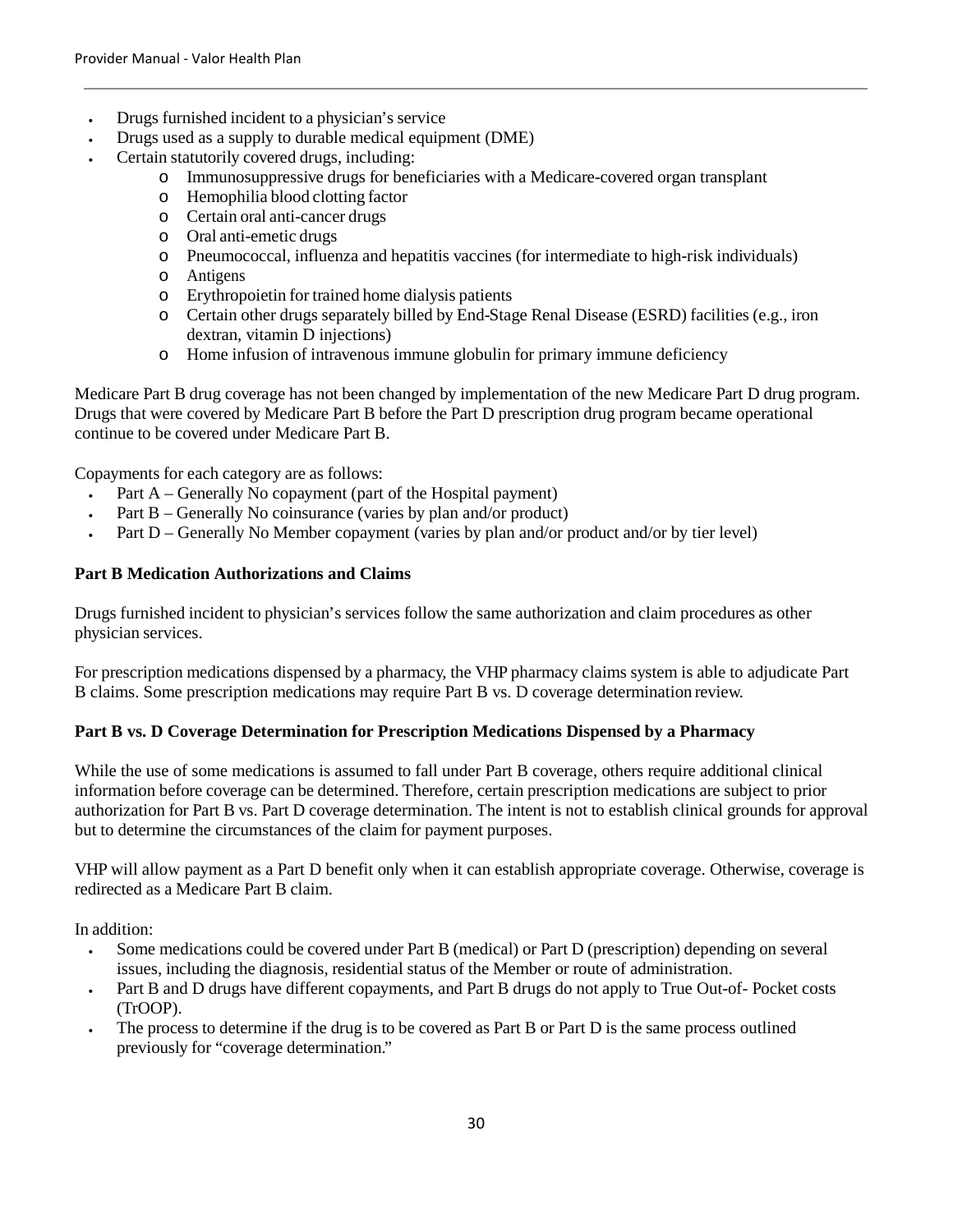## <span id="page-30-0"></span>**Provider Credentialing**

Credentialing of providers may be conducted internally by VHP staff or delegated to an external entity. If delegated, VHP will conduct both pre-delegation and annual audits to ensure credentialing standards are maintained throughout the network. The standards below outline the overall approach to credentialing by VHP. The delegated entity's standards may differ slightly. If there are any questions, please contact Valor's Network Operations Director at 330-498-8231.

The provider credentialing process involves several steps: application, primary source verification, notification and a Credentialing Committee review.

Providers who would like to participate in the VHP network should request a Participation Agreement from Valor's Network Operations Director at 330-498-8231 or by email at *providerservices@valorhealthplan.com.* 

Once contracted, the provider may either submit the CAQH (Council for Affordable Quality Healthcare) provider identification number or fill out the applicable state-mandated credentialing application form and submit it to the Network Operations Department at the address listed below:

Network Operations Valor Health Plan [PO](https://maps.google.com/?q=339+E.+Maple+Street,+Suite+100+%0D%0A+North+Canton,+Ohio+44720&entry=gmail&source=g) Box 527 [North Canton, Ohio 44720](https://maps.google.com/?q=339+E.+Maple+Street,+Suite+100+%0D%0A+North+Canton,+Ohio+44720&entry=gmail&source=g)

VHP follows NCQA standards involving credentialing and re-credentialing of Providers. Once all information is complete, including primary source verification and office site review (if applicable), the Credentialing Department reviews and compares all information to the primary source data. If VHP notes any discrepancies, it notifies the provider in writing and gives the provider two weeks to forward the correct information to Network Operations.

In addition, a physician has the right to review the information submitted in support of the application. If the physician discovers erroneous information on the application, he or she has an opportunity to correct this information before the VHP Credentialing Committee or the external vendor reviews it. The physician must initial and date the corrected information or update their CAQH profile.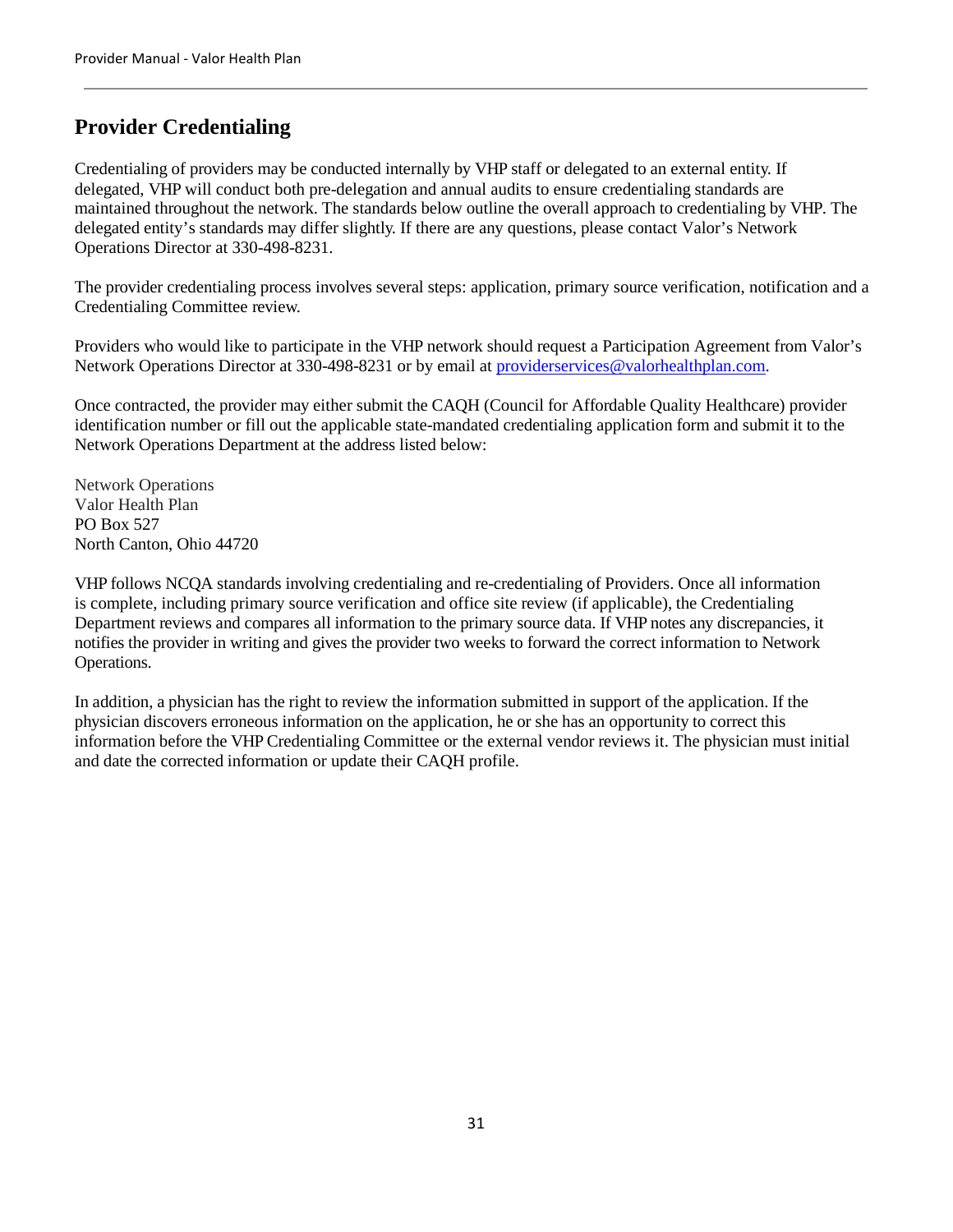## **Credentialing Committee Review**

Completed credentialing files are presented to the VHP Credentialing Committee for review and final decision.

VHP staff will send a welcome letter to providers who are approved as providers in the VHP Provider network. This letter will give the providers their effective date as network providers in VHP.

Physicians are notified in writing if they are denied credentialing status. If a physician wishes to appeal a denial decision, the physician must submit a request in writing to the chair of the VHP Credentialing Committee.

### **Re-credentialing Process**

All physicians must be re-credentialed within three years of the date of their last credentialing cycle. The recredentialing process is the same basic process as that for credentialing, except that physicians are also evaluated on their professional performance, judgment and clinical competence. Criteria used for this evaluation may include, but not be limited to, the following:

- Compliance with VHP's policies and procedures
- VHP sanctioning related to utilization management, administrative issues or quality of care
- Member complaints
- Member satisfaction survey
- Participation in quality improvement activities
- Quality-of-care concerns

VHP or its designee will send an application for re-credentialing to providers at least 3 months before their recredentialing due date to allow the process to be completed within the required period.

Failure to return the completed reappointment application and supporting documentation by the deadline may result in termination from the network.

#### **Malpractice Insurance**

VHP requires Providers to carry minimal professional liability insurance. Please refer to your Provider's Participation Agreement to verify those amounts.

## **Credentialing Denials and Appeals**

VHP will send a letter to providers who have been denied credentialing that includes the following:

- The specific reason for the denial
- The provider's right to request a hearing
- A summary of the provider's right in the hearing
- The deadline for requesting a hearing
- The provider has 30 days following receipt of the notice in which to submit a request for a hearing
- Failure to request a hearing within 30 days shall constitute a waiver of the rights to a hearing
- A request for consent to disclose the specifics of the provider's application and all credentialing documentation to be discussed
- Appropriate requirements specific to the state in which the practice is located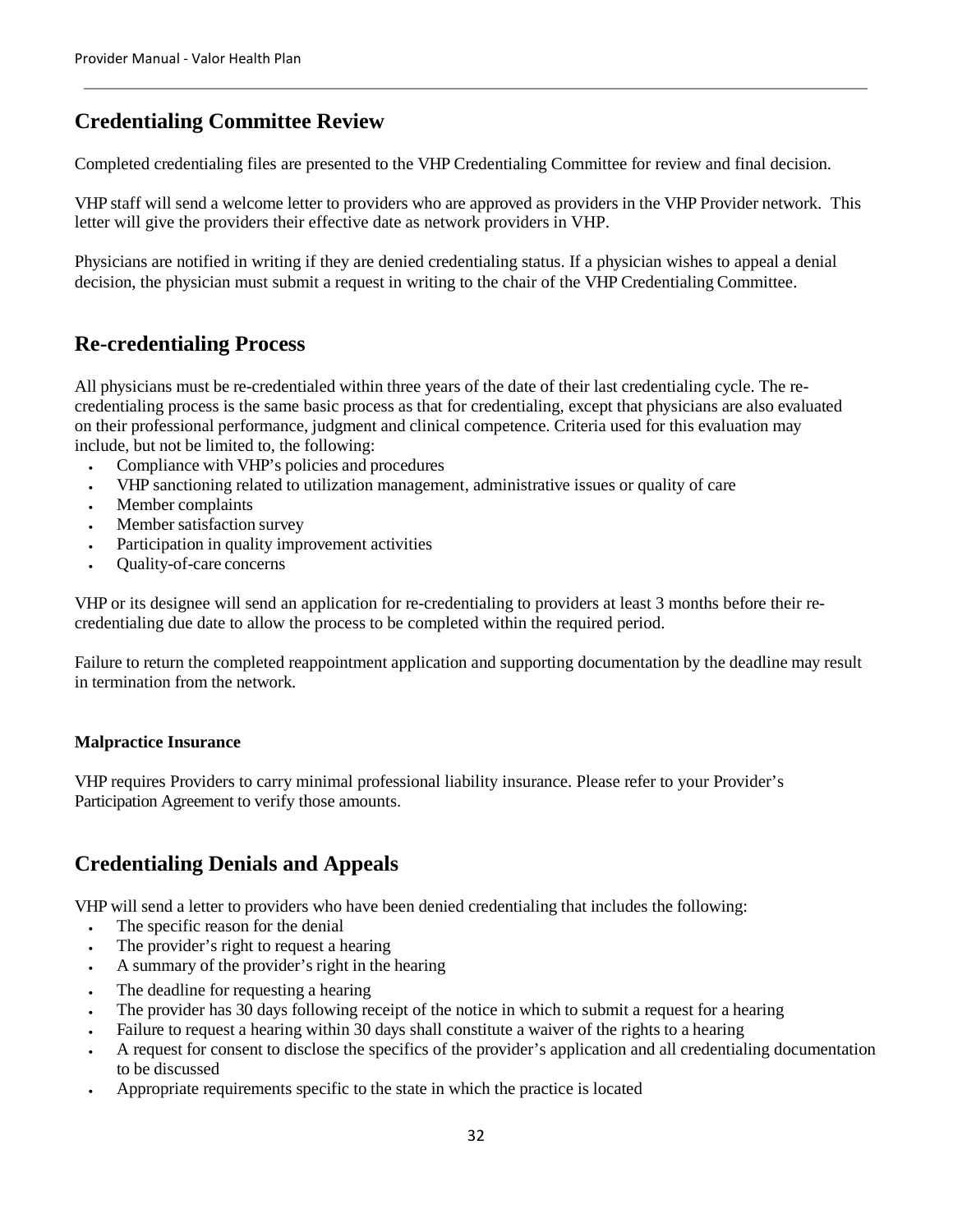Upon receipt of the provider's request for a hearing, VHP will notify the provider of the date, time and place of the hearing.

The provider has the right to be present and is allowed to offer evidence or information to explain or refute the cause for denial. The provider may be represented by legal counsel or another person of the provider's choosing as long as VHP is informed of such representation at least seven days before the hearing.

There is no appeal process if a provider is denied credentialing based on administrative reasons, such as:

- Network need
- Failure to cooperate with the credentialing or re-credentialing process
- Failure to meet the terms of minimum requirements (e.g., licensure)

### **Provider Termination**

The relationship between a provider and VHP may be severed for several reasons, which may include any of the following:

- Provider is non-compliant with the contractual coverage requirements
- Provider's license or certification or registration to provide services in the provider's home state is suspended or revoked
- Provider makes a misrepresentation with respect to the warranties set forth in the Provider Service Agreement
- Provider is sanctioned by the Office of Inspector General (OIG), Medicare or Medicaid

VHP may initiate the termination action or the provider may initiate the termination. In all cases, if a provider began treating a Member before the termination, the provider should continue the treatment until the Member can, without medically injurious consequences, be transferred to the care of another participating provider.

The terminating provider will be compensated for this treatment according to the rates agreed to in the provider's contract.

Should the terminating provider note special circumstances involving a Member – such as treatment for an acute condition, life-threatening illness, or disability – the provider should ask VHP for permission to continue treating that Member. In such cases, VHP will continue to reimburse the provider at the contracted rates.

The provider may not seek payment from the Member of any amount for which the Member would not be responsible if the provider were still in VHP's network. The provider also is to abide by the determination of the applicable grievance and appeals procedures and other relevant terms of the provider's contractual agreement.

When the Credentialing Committee decides to terminate a provider's agreement or impose a corrective action that will result in a report to the National Practitioner Data Bank, the Healthcare Integrity and Protection Data Bank and/or applicable state licensing agency, the Credentialing Department shall promptly notify the affected provider by certified mail, return receipt requested.

Such notice shall:

- State the specific reason for the termination or corrective action
- Inform the provider that he/she has the right to request a hearing
- Contain a summary of the provider's right in the hearing under this policy
- Inform the provider that he/she has 30 days following receipt of the notice within which to submit a request for a hearing
- State that failure to request a hearing within the specified time period shall constitute a waiver of the right to a hearing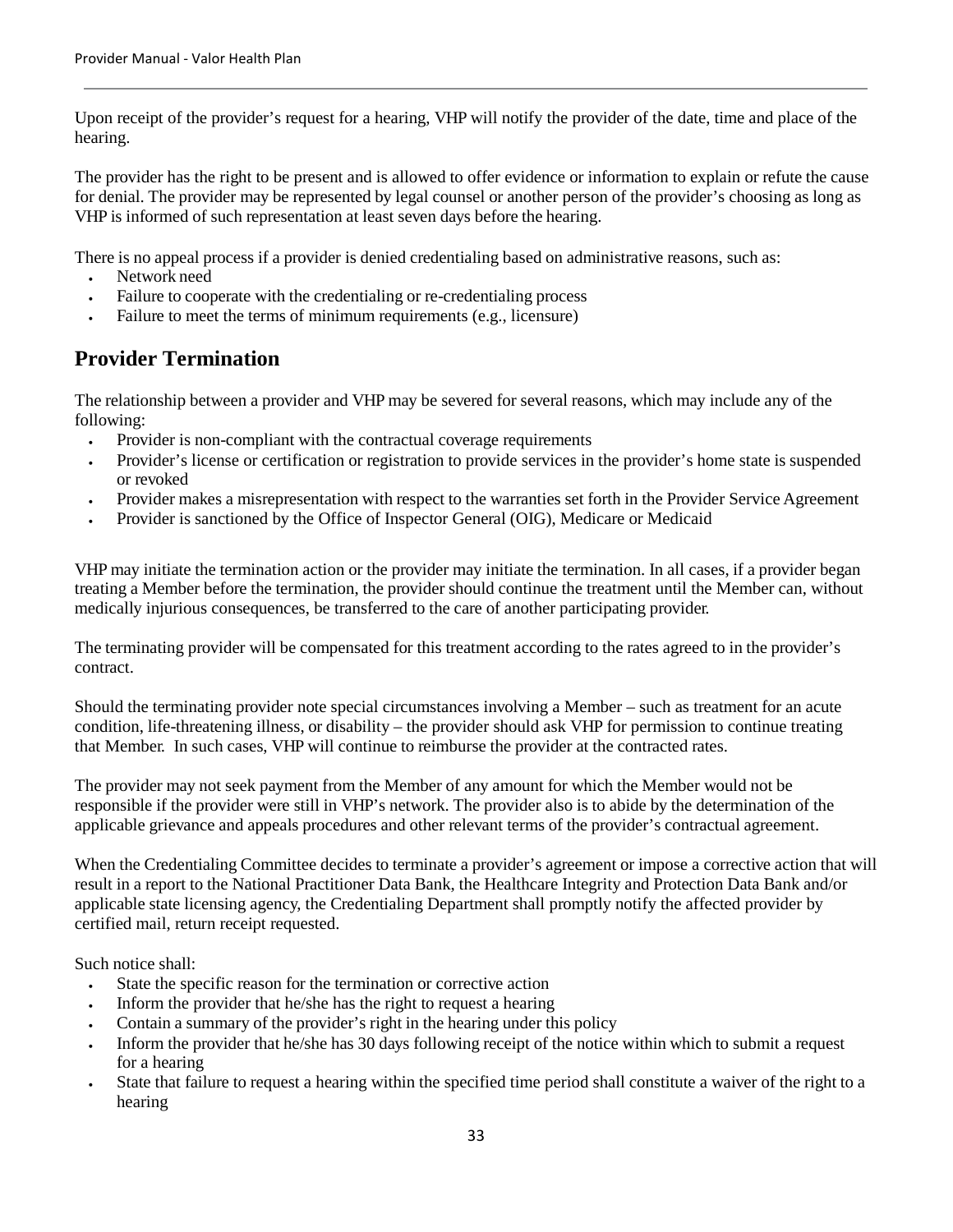- State that upon receipt of the hearing request, provider will be notified of date, time and place of hearing
- Allow the provider to be represented by an attorney or another person of his/her choice

A provider shall have 30 days following receipt of notice to file a written request for a hearing. Requests shall be hand delivered or sent by certified mail, return receipt requested, to the chairperson of the Credentialing Committee. If such a hearing is requested, the Credentialing Committee shall follow the steps as defined by the Credentialing Department's policies and procedures. (Copies of such policies and procedures are available upon request.)

A provider who fails to request a hearing within the time and in the manner specified in this policy waives any right to a hearing. Such a waiver shall constitute acceptance of the action, which then becomes the final decision of the Credentialing Committee and is not subject to appeal.

As indicated in their contracts, providers must give written notice to VHP before voluntarily leaving the network. Providers also must supply copies of medical records and facilitate a Member's transfer of care upon request by VHP or the Member.

For terminations initiated by PCPs, VHP will notify affected Members in writing and ask them to select a new PCP. If a Member does not select a PCP, VHP will assign a PCP before the provider's effective date of termination. PCPs must continue to provide care for 90 days following termination.

For terminations by specialists, VHP will notify all Members who have visited the specialist in the past 90 days. This notification will alert the Member of the provider's forthcoming termination and allow for transition of care to another contracted provider.

### **Practice Information**

At the time of credentialing and re-credentialing, and directory printing, VHP will verify important demographic details about a provider's practice to help ensure the accuracy of information such as claims payments and provider directories. VHP will also verify if providers are accepting new members to comply with all CMS requirements.

Providers should notify VHP of any changes in practice information 60 days before the effective date of the change to avoid improper claims payment and incorrect directory information.

All network providers must have the hours of operation clearly posted in their office.

## **Office Requirements**

Providers should bill VHP for all services performed for assigned Members. The services should be within the standard practices of the Provider's license, education and board certification. However, reimbursement for such services will vary by Provider. Providers should refer to the network Provider's contract for reimbursement rates and terms.

VHP wants to make sure that all Members—including those with limited English proficiency, diverse cultural backgrounds, the homeless and individuals with physical and mental disabilities—receive healthcare services and assistance with their health plan in a culturally competent manner. Each Member is entitled to receive healthcare needs in a manner that is respectful and consistent with the Member's cultural perspective. The goal of this policy is to enhance patient care compliance.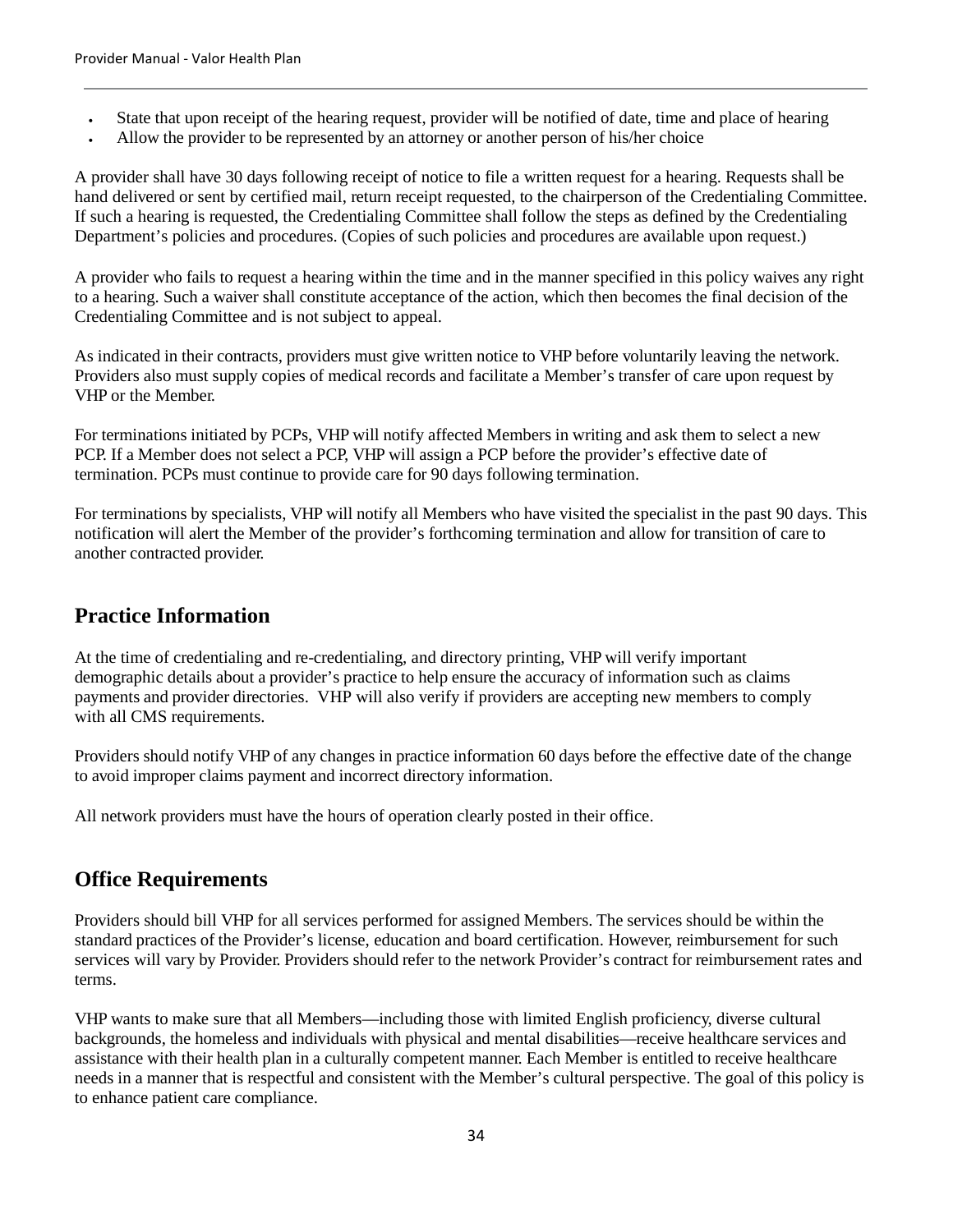Once cultural expectations and health service needs are determined, providers may be required to supply interpreters to overcome barriers of language and/or understanding. To further promote understanding and support, providers also may be required to supply the Member with appropriate educational materials and information about community resources.

For assistance with Members requiring culturally competent services, providers may call Provider Services at 1-800-485-3793.

While on vacation or a leave of less than 30 days, a network provider must arrange for coverage by another VHP provider. If a provider goes on a leave of 30 days or longer, the provider must notify Provider Services at 1-800- 485-3793.

If a network provider arranges with either a participating or non-participating physician to cover for his/her patients during an absence, the network provider is responsible for making sure the covering physician will:

- Accept compensation from VHP as full payment for covered services
- Not bill the Member, except for applicable copayments
- Obtain approval from the Health Services Department, as set forth in this manual, before all non-emergency hospitalizations and non-emergency referrals
- Comply with the rules, protocols, policies, procedures and programs set forth in this manual

All network Providers are required to provide 24-hour on-call coverage. If a Provider delegates this responsibility, the covering provider must participate in VHP's network and be available 24 hours a day, seven days a week.

### **Accessibility Standards**

VHP follows accessibility requirements set forth by applicable regulatory and accrediting agencies. The purpose of these standards is to make sure services are available and accessible to Members in a timely fashion. VHP monitors compliance with these standards annually.

VHP sets standards to be met for services within providers' offices. The next table describes sample types of services and the respective standards to be followed:

#### **Accessibility Standards**

| <b>REASON FOR APPOINTMENT</b>        | <b>COMPLIANCE STANDARD</b> |
|--------------------------------------|----------------------------|
|                                      |                            |
| PRIMARY CARE PHYSICIAN<br>Chest pain | Same day                   |
| Mild respiratory symptoms $>3$ days  | Next day                   |
| Routine physical examination         | Within 30 days             |
| <b>Obstetricians-Gynecologists</b>   |                            |
| Urgent referral                      | Next day                   |
| Non-urgent referral                  | Within 2 weeks             |
| Well-woman examination               | Within 10 weeks            |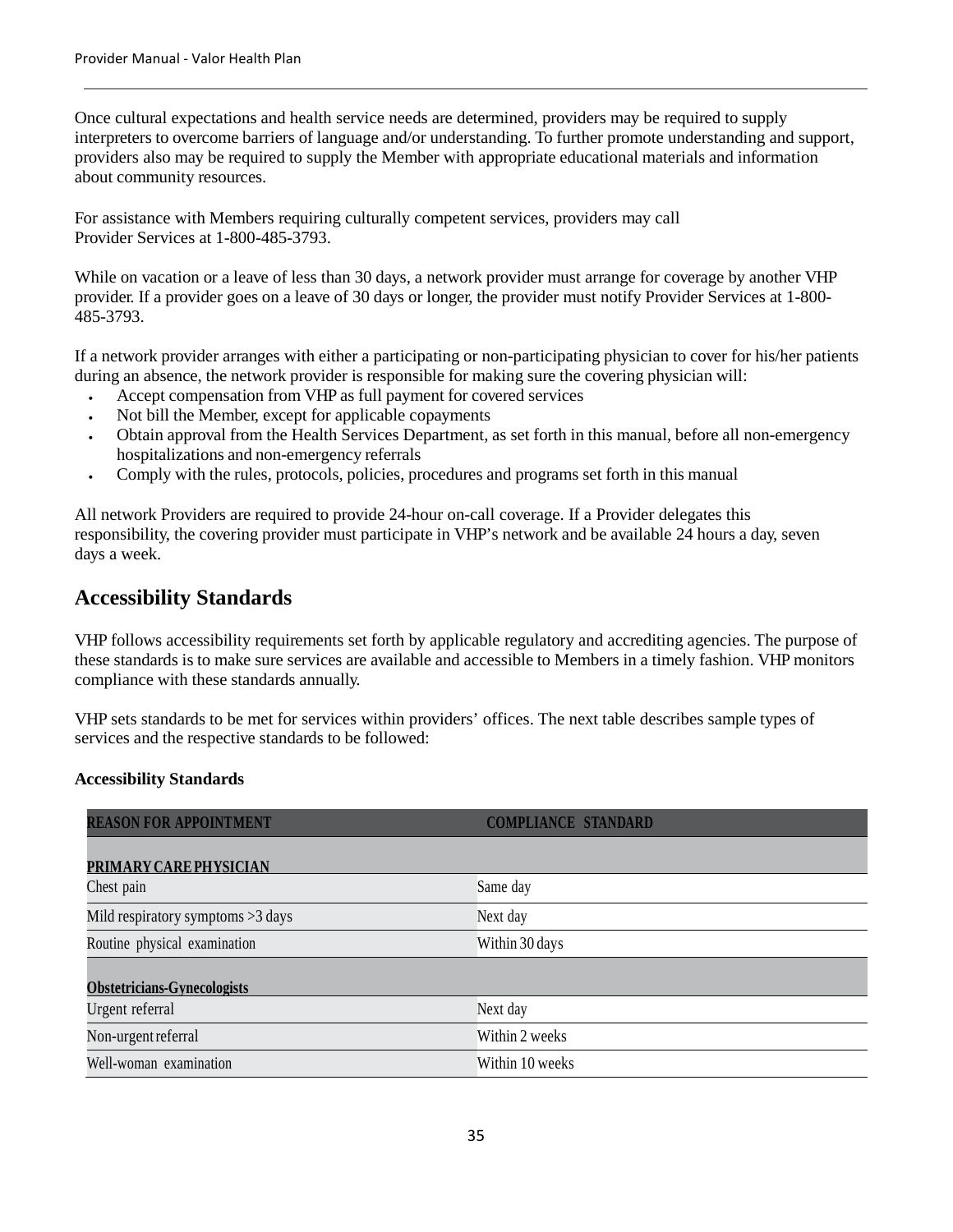| <b>SPECIALISTS</b> |                |  |
|--------------------|----------------|--|
| Emergency          | Same day       |  |
| Urgent referral    | Next day       |  |
| Routine referral   | Within 30 days |  |

## **Provider, Member and Member's Family Satisfaction Surveys**

Satisfaction surveys provide VHP with feedback on performance relating to:

- Access to care and/or services
- Overall satisfaction with VHP
- Provider availability
- Quality of care received
- Responsiveness to administrative processes
- Responsiveness to inquiries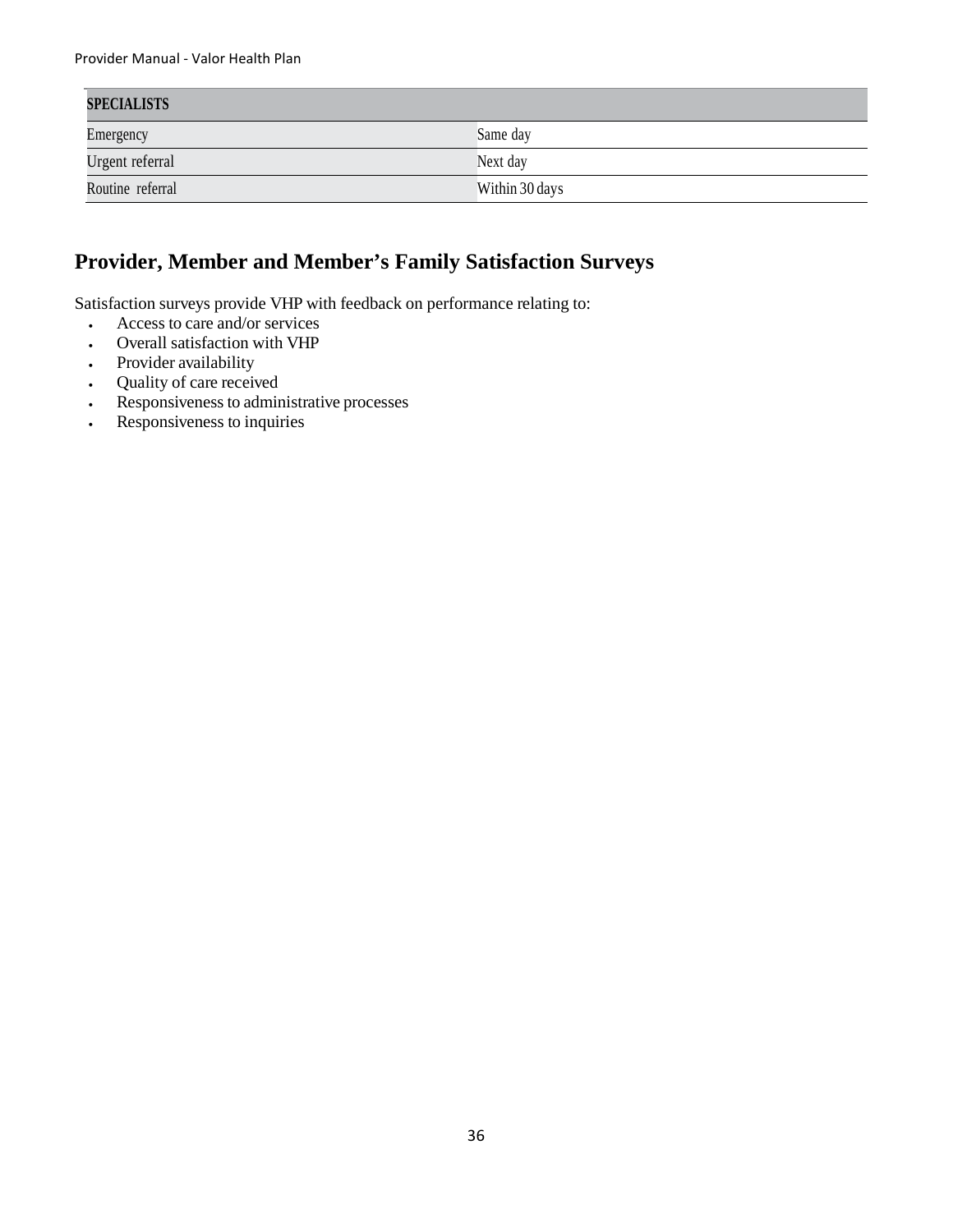## <span id="page-36-0"></span>**Physician Rights, Responsibilities and Roles**

VHP is committed to offering its Members access to physicians and healthcare services and facilities that provide quality care in a manner that preserves a Member's dignity, privacy and autonomy.

As such, VHP employees and contracted providers shall:

- Treat all Members with respect and courtesy.
- Not discriminate against Members in the delivery of healthcare services based on race, ethnicity, national origin, religion, sex, age, mental or physical disability, sexual orientation, genetic information, and source of payment or other protected class.
- Respond promptly to Members' questions and document communications with Members as appropriate.
- Protect Members' rights by publicizing such rights to Members, employees and network providers.
- Comply with all the legal and professional standards of care, ethics, conduct and behavior applicable to health maintenance organizations, their employees and their network providers.
- Provide Members with information concerning the benefits available to them so they may avail themselves of such benefits as appropriate.
- Make sure Members have reasonable access to the services to which they are entitled under their plans.
- Give Members (or their legal guardians, when appropriate) the opportunity to make informed decisions concerning their medical care, including information about withholding resuscitative service, forgoing or withdrawing life-sustaining treatment, or participating in investigation studies or clinical trials. Healthcare providers shall obtain informed consent as required by law.
- Inform Members of their rights to an appeal if a provider chooses not to supply a service or treatment requested by the Member.
- Preserve the integrity and independence of clinical decision making by network providers. In making such decisions concerning a Member's medical care, network providers shall not allow themselves to be influenced by financial compensation to the provider or provider network that results from such decisions or by coverage of a particular treatment or course of care by the Member's plan.
- Follow the guidance of provider marketing training as required by the Medicare Improvements for Patients and Providers Act (MIPPA).

## <span id="page-36-1"></span>**Provider Role in HIPAA Privacy Regulations**

VHP policies and procedures include regulatory information to make sure VHP complies with the Health Insurance Portability and Accountability Act (HIPAA) regulations and the Gramm-Leach- Bliley Act.

Hospitals and providers subject to HIPAA are trained to understand their responsibilities under these privacy regulations – as is the staff at VHP.

Throughout its business areas, VHP has incorporated measures to make sure potential, current and former Members' Protected Health Information (PHI), individually identifiable health information and personally identifiable financial information are maintained in a confidential manner, whether that information is in oral, written, or electronic format. VHP employees may use and disclose this information only for those purposes permitted by federal legislation (for treatment, payment and healthcare operations), by the Member's written request, or if required to be disclosed by law, regulation or court order.

VHP developed its referral/authorization request form in accordance with the core elements and required statements contained in the HIPAA privacy rules. To determine pre-service medical necessity, providers should complete, sign and return the referral/authorization form to VHP.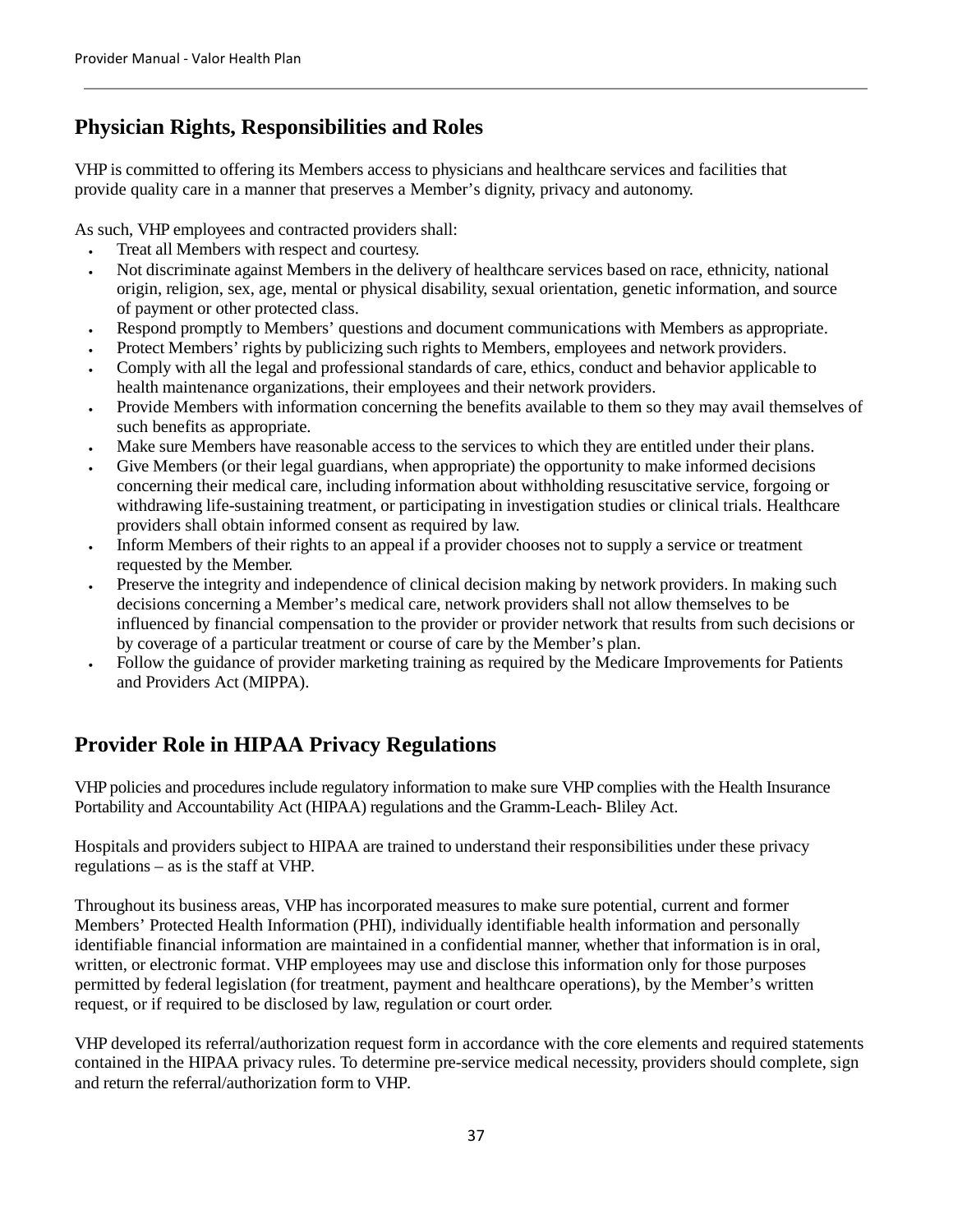All Members receive VHP's Privacy Statement and Notice of Privacy Practices in their welcome kit materials. Members also receive a copy of the privacy information with their Annual Notice of Change (ANOC) and Evidence of Coverage (EOC). These documents clearly explain the Members' rights concerning the privacy of their individual information, including the processes established to provide them with access to their PHI and procedures to request to amend, restrict use and have accounting of disclosures. The documents further inform Members of VHP's precautions to conceal individual health information from employers.

VHP's Notice of Privacy Practices is separate and distinct from the Notice of Privacy Practices providers are required to give to their patients under HIPAA. To view the Privacy Statement and Notice of Privacy Practices, contact Provider Services at 1-800-485-3793.

### <span id="page-37-0"></span>**Complying with the Americans with Disabilities Act**

Providers' offices are considered places of public accommodation and, therefore, must be accessible to individuals with disabilities. Offices are required to adhere to the Americans with Disabilities Act (ADA) guidelines and any of its amendments, Section 504 of the Rehabilitation Act of 1973 (Section 504), and other applicable state or federal laws.

VHP requires that network providers' offices or facilities comply with these aforementioned statutes/laws.

The ADA and Section 504 require that providers' offices have the following modifications: (i) the office or facility must be wheelchair accessible or have provisions to accommodate people in wheelchairs; (ii) patient rest rooms should be equipped with grab bars; and (ii) handicapped parking must be available near the provider's office and be clearly marked. These aforementioned requirements are not an exhaustive list of the standards or access requirements mandated by the ADA, Section 504, or any other applicable state or federal law.

## <span id="page-37-1"></span>**Anti-Kickback Statute**

VHP is committed to conducting its business activities in full compliance with applicable Federal and State laws. In support of this commitment, VHP must ensure that all Providers adhere to the Federal Anti-Kickback Statute and state equivalents (the "Anti-Kickback Policy"), which applies to all covered persons.

The Anti-Kickback Statute states that anyone who knowingly and willfully accepts or solicits any remuneration (including any kickback, hospital incentive or bribe) directly or indirectly, overtly or covertly, in cash or in kind, to influence the referral of Federal healthcare program business may face charges, including felony charges, and/or civil penalties, such as being barred from participation in federal programs.

Discounts, rebates or other reductions in price may violate the anti-kickback statute because such arrangements involve remuneration to induce the purchase of items or services payable by the Medicare Program.

In order to be permissible, an activity that implicates the anti-kickback statute must qualify for protection under a specific Safe Harbor. For a complete list of Safe Harbor activities, please refer to the Medicare and Medicaid Fraud and Abuse Statute (42 CFR Parts 1001 – 1005; Sections 1001.951 and 1001.952) or consult your legal counsel.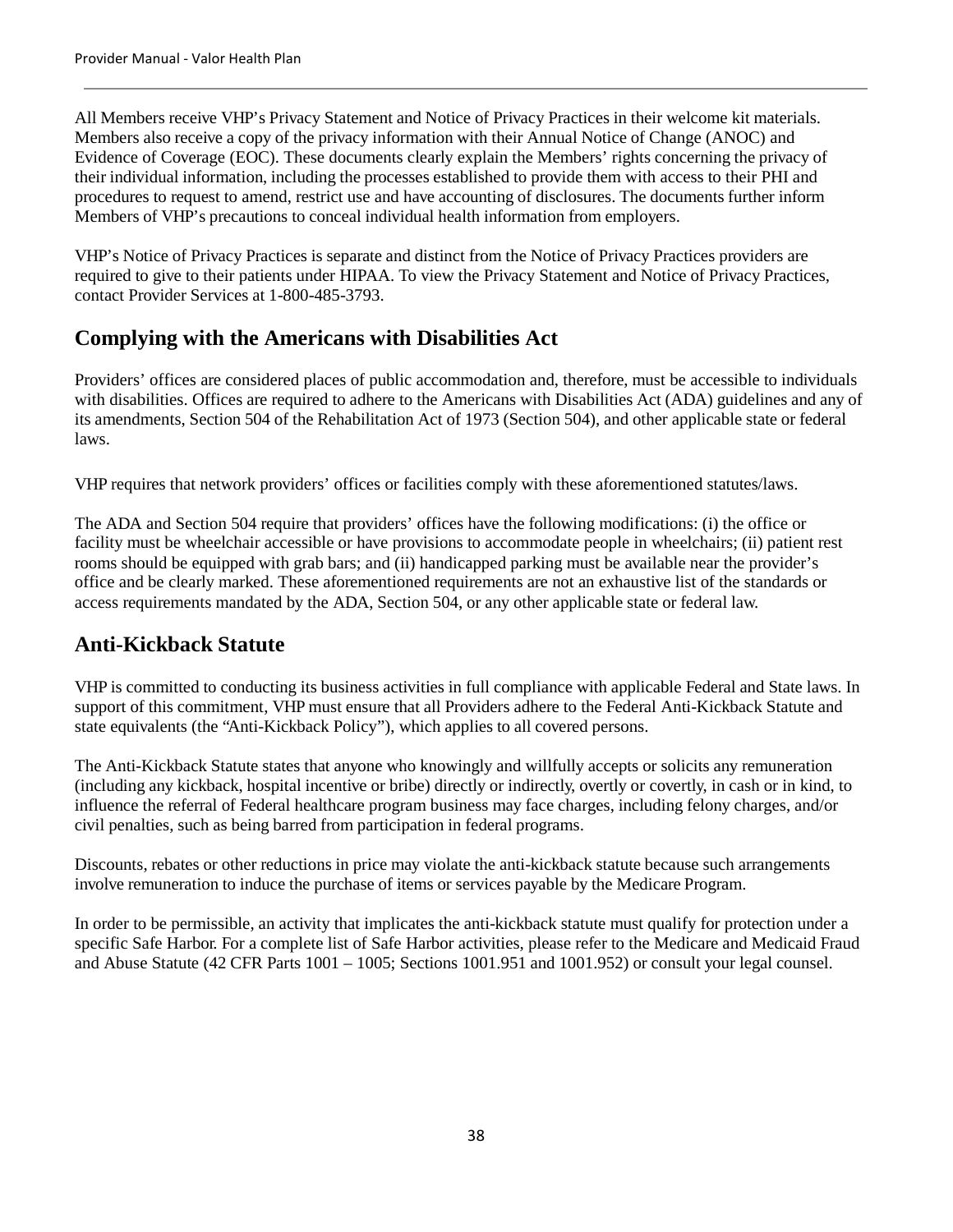## <span id="page-38-0"></span>**Medicare Advantage and Part D Fraud, Waste and Abuse**

## <span id="page-38-1"></span>**Scope of Fraud, Waste and Abuse on the Healthcare System**

The National Health Care Anti-Fraud Association (NHCAA) website reports that healthcare loss due to fraud, waste and abuse has an impact on patients, taxpayers and the government because it leads to higher healthcare costs, insurance premiums and taxes. Healthcare fraud often hurts patients who may receive unnecessary or unsafe healthcare procedures or who may be the victims of identity theft.

Healthcare fraud is knowingly and willfully executing, or attempting to execute, a scheme or artifice to defraud any healthcare benefit program or to obtain (by means of false or fraudulent pretenses, representations, or promises) any of the money or property owned by, or under the custody or control of any healthcare benefit program.

Healthcare waste is the overutilization of services, or other practices that, directly or indirectly, result in unnecessary costs to the Medicare program. Waste is generally not considered to be caused by criminally negligent actions but rather the misuse of resources.

Healthcare abuse includes actions that may, directly or indirectly, result in: unnecessary costs to the Medicare Program, improper payment, payment for services that fail to meet professionally recognized standards of care, or services that are medically unnecessary.

Medical identity thieves may use a person's name and personal information, such as their health insurance number, to make doctor's appointments, obtain prescription drugs, and file claims with Medicare Advantage Plans. This may affect the person's health and medical information and can potentially lead to misdiagnosis, unnecessary treatments, or incorrect prescription medication.

To limit the number of alleged incidents of medical identity theft involving Members, provider claim personnel should verify Member account numbers when filing medical claims for processing.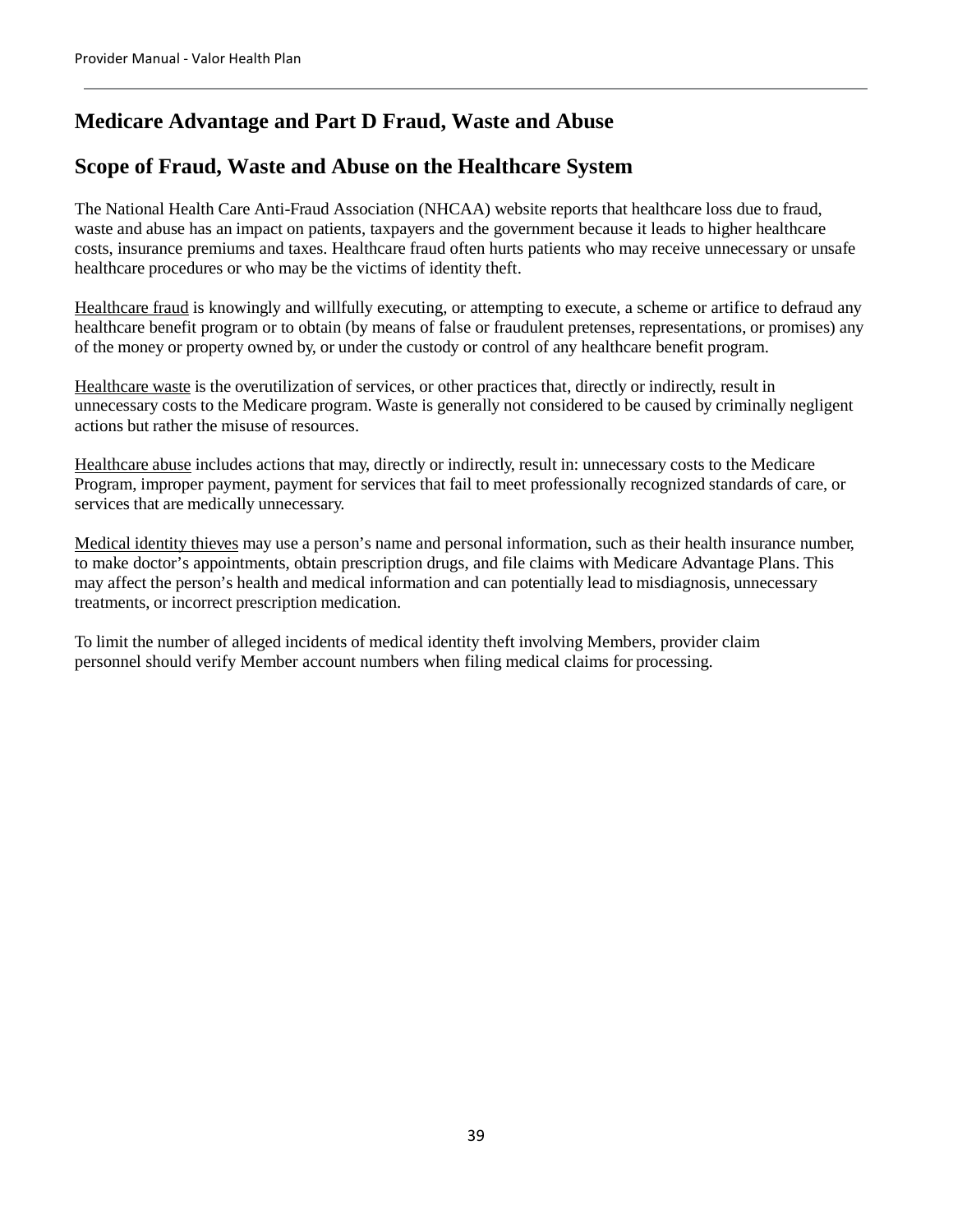## <span id="page-39-0"></span>**Reporting Fraud, Waste and Abuse**

#### <span id="page-39-1"></span>**Compliance Program**

VHP has established a comprehensive Compliance Program and is committed to ensuring that all organizational areas are, and remain, compliant with applicable State and Federal regulatory requirements. The Compliance Program is an organizational value-based system that will identify, detect, prevent, correct and report suspected noncompliance with State and Federal regulatory requirements. VHP works collaboratively with State and Federal regulatory agencies to achieve the mutual goals of providing quality healthcare and the effective elimination of fraud, waste and abuse.

The Plan designed the Compliance Program and all efforts surrounding this program to establish a culture that promotes prevention, detection and resolution of conduct that may not conform to State and Federal laws, including Federal healthcare program requirements as well as the Plan's ethical and legal policies and standards of conduct.

In practice, the Compliance Program and the Code of Conduct effectively articulate and demonstrate the Plan's commitment to legal and ethical conduct.

<span id="page-39-2"></span>Suspected incidents of fraud, waste and abuse may be reported anonymously to the **Compliance Department Phone Number**  1-844-223-2371

You may also report suspected fraud, waste and abuse by regular mail by contacting:

<span id="page-39-3"></span>**Valor Health Plan - Compliance Officer Contact Information**  PO Box 527 North Canton, Ohio 44720 Phone: 330-498-8220

#### <span id="page-39-4"></span>**Medicare Fraud Waste & Abuse Hotline**

Medicare Fraud Hotline: 1-800-447-8477 Report online: https://forms.oig.hhs.gov/hotlineoperations/

#### <span id="page-39-5"></span>**Additional Information**

- [www.insurancefraud.org](http://www.insurancefraud.org/)
- [www.stopmedicarefraud.gov](http://www.stopmedicarefraud.gov/)
- [www.ssa.gov/oig](http://www.ssa.gov/oig)
- [www.nhcaa.org](http://www.nhcaa.org/)